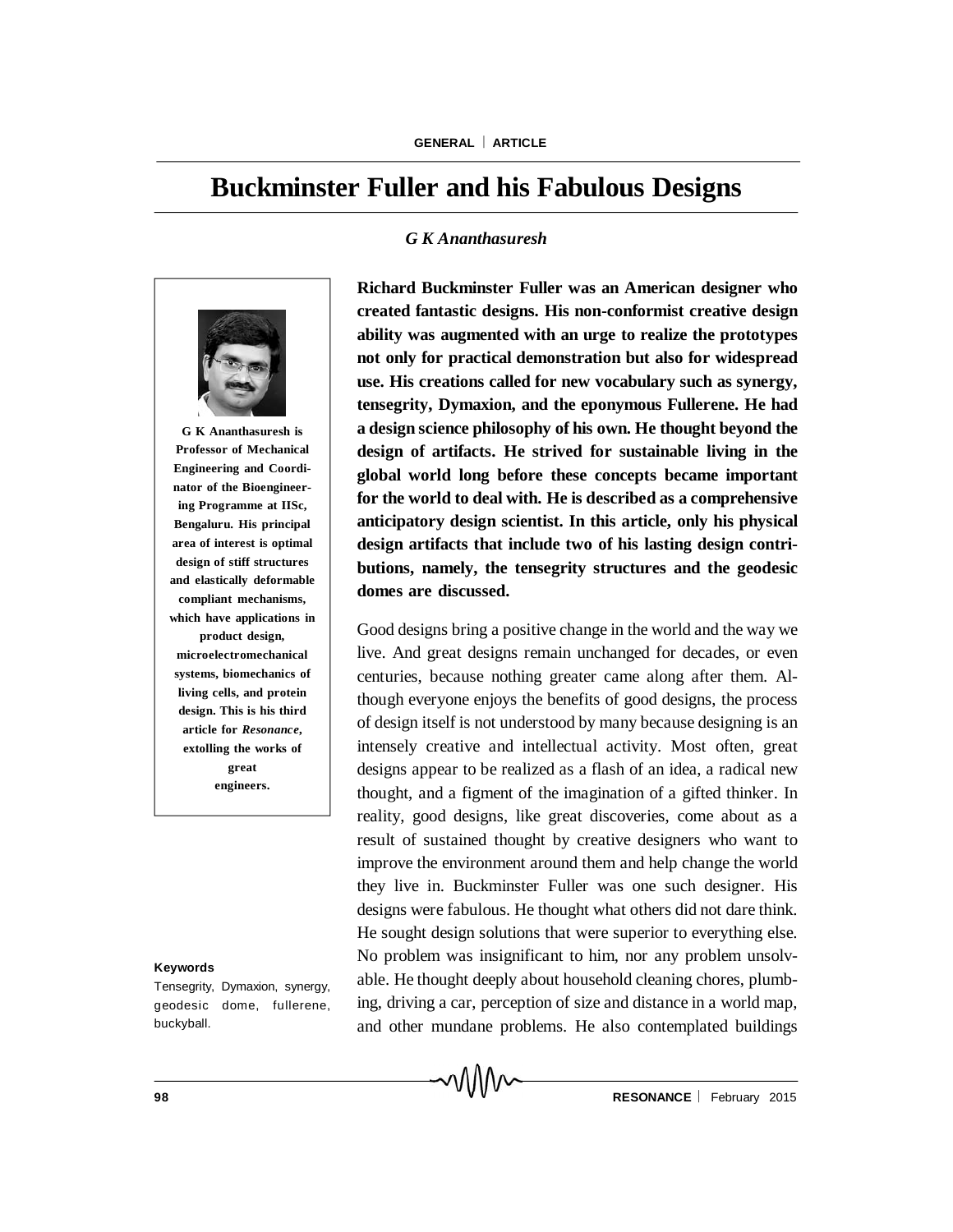that can be flown, cars that can traverse on land, water, and air, and such concepts as practical applications of Einstein's theories of relativity. Almost everything was a design problem for him.

# **Early Designs**

Richard Buckminster Fuller was born on July 12, 1895, in Milton near Boston in the United States of America, to a family of highly accomplished non-conformists. All theFuller men studied at Harvard University. The unusual middle name, Buckminster, was an ancestral family name. As a child, Richard Buckminster Fuller tried numerous variations of his name. He used to sign his name differently each year in the guest register of his family summer vacation home at Bear Island, Maine. He finally settled on R. Buckminster Fuller [1]. But everyone called him Bucky, a name by which he preferred to be addressed and a name immortalized in buckyballs, as the  $C_{60}$ -fullerene molecules are sometimes called.

Bucky, who was born with acute myopia that remained undiagnosed in the early years of his childhood, developed great skills of touch and smell as all shapes appeared fuzzy to his imperfect eyes. When he was not even five years old, he surprised his kindergarten teacher by creating an unusually stiff truss built using toothpicks and dried peas. While the other kids in his class made structural models that had 90° corners just like what they had seen around, Bucky showed his non-conformist trait by opting for acute angles. His truss had triangles rather than squares and rectangles. More than 60 years later, Bucky patented his invention as an octet truss, which is widely used in space frames today. An octet truss consists of a tetrahedron sitting on a face of an octahedron, both of which are made using struts – not unlike Bucky's kindergarten model made with toothpicks stuck in the holes of dried peas. *Figure* 1a shows the elementary octet truss and *Figure* 1b shows the building block of a modern lattice material pursued for its high stiffness and strength [2]. This space-filling building block was Bucky's first inventive design.

His second invention came soon after. As a boy, living on an island

**Figure 1.** (a) Building block of an octet truss comprising a tetrahedron and an octahedron. (b) A modern version of a lattice building block with which structures of high stiffness and strength can be built [2]. The central dark portion is an octahedron that is surrounded by eight tetrahedrons.

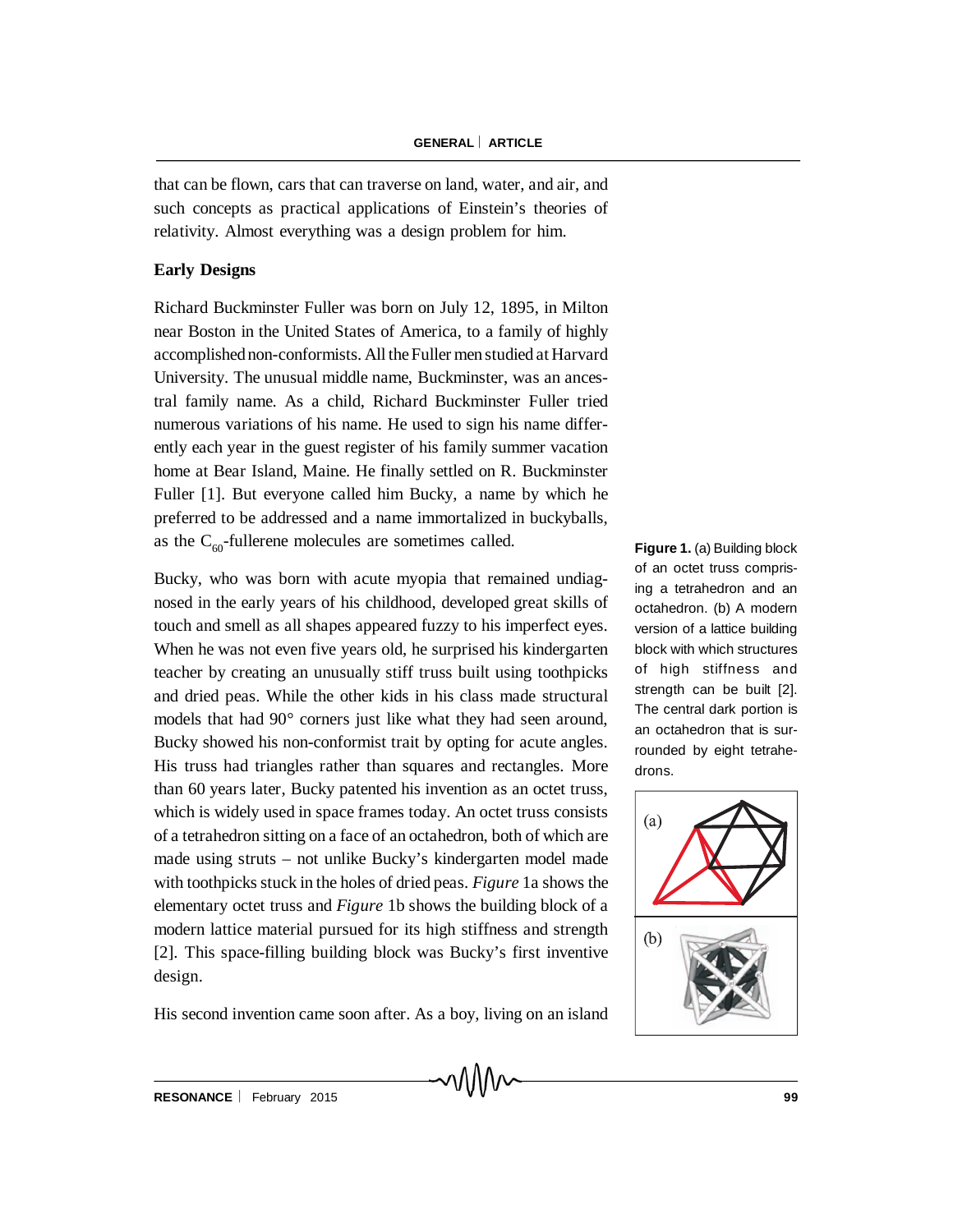**Figure 2.** Mechanical jellyfish oar that the young Buckminster Fuller designed and used (adapted from [1]).



during summers, he observed Nature with keen interest. He interacted with sailors and fishermen and took great interest in their tools. During that period, he designed an unusual oar that was modeled after a jellyfish (*Figure* 2). It had fabric attached to a conical wireframe that was fastened to a long pole. Sitting at the back of the boat, as he pulled on the pole that was dragged behind the boat, the 'inverted umbrella', with its tip pointed towards the boat, offered little resistance. But when he pushed it, the frame opened and offered as much resistance as he would feel when he hit the ground with an oar. This contraption reduced his effort in propelling the boat. Furthermore, he was able to face the front and plan his maneuvers rather than with the conventional oar that requires facing the rear. This early boyhood design also exhibits the ease of use and comfort which are hallmarks of Fuller's designs.

In his high school years, Bucky realized that his non-conformist inquisitiveness angered his teachers and decided to remain quiet. He had asked his geometry teacher how points, lines, and planes, all of which are said to occupy no space at all, can create volumes that occupy space. Snubbed by his teacher for his brashness, he learnt to keep his questions to himself and started to think deeply about them. This restrained behavior was let loose when he entered Harvard University. He was expelled in the middle of his course there. His family sent him to work at an upcoming Canadian textile mill as a punishment. Bucky used that opportunity to learn about modern machines that came from continental Europe

Bucky had asked his geometry teacher how points, lines, and planes, all of which are said to occupy no space at all, can create volumes that occupy space.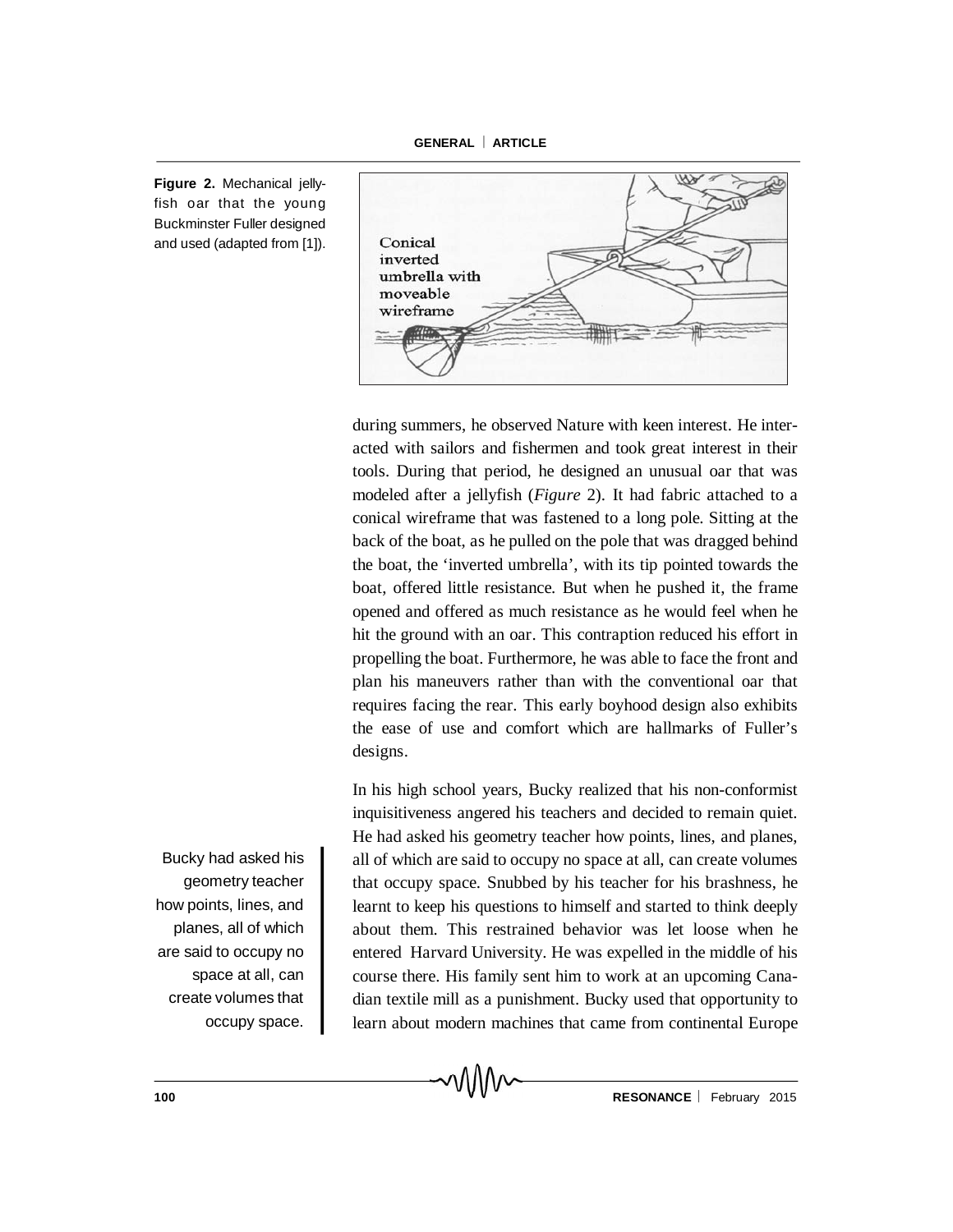and England. He showed his ingenuity in repairing and redesigning parts of the machines endearing himself to the workers and engineers there. Upon returning to Harvard, his slapdash behavior did not change and he got expelled for a second time. That was the end of his formal education. Rather than feeling sad, he felt liberated because he did not like to be bound by traditions.

# **Designing his Own Life**

Fuller believed in experiential education rather than formal education [1]. His thought processes were esoteric even with such seemingly simple concepts as definitions of sine and cosine of an angle. He did not believe in flat triangles and hence was uncomfortable with the traditional definitions taught in his school years. Much later, when he studied spherical trigonometry, he thought that he understood the real meaning of those ratios. He had to experience a concept to understand it fully. As an adult, he would ask a child to draw a triangle on the ground with a stick. When the unsuspecting child drew a triangle, he would say that the child had drawn four triangles and not one. His abstruse explanation was that the real triangle as drawn lies on a sphere, the Earth. Then, there is another triangle that is the remainder of the surface of the Earth because that large triangle is also enclosed by three arcs just as the small one. He would suggest a thought experiment of enlarging the drawn triangle until the remainder of the Earth starts looking like a small triangle. For the third and fourth, he would point to the concave (interior) faces of the first two triangles (*Figure* 3). This four-triangle concept remained with

him throughout his life. A tetrahedron with its four triangles figured in many of his designs.

Like all young men of his time, Fuller too wanted to take part in the First World War. His request was turned down the first time because of his poor eyesight. He then used a clever plan of using one of the boats accessible to him as a patrol boat **Figure 3.** Imagining four triangles when we draw only one triangle on the Earth.

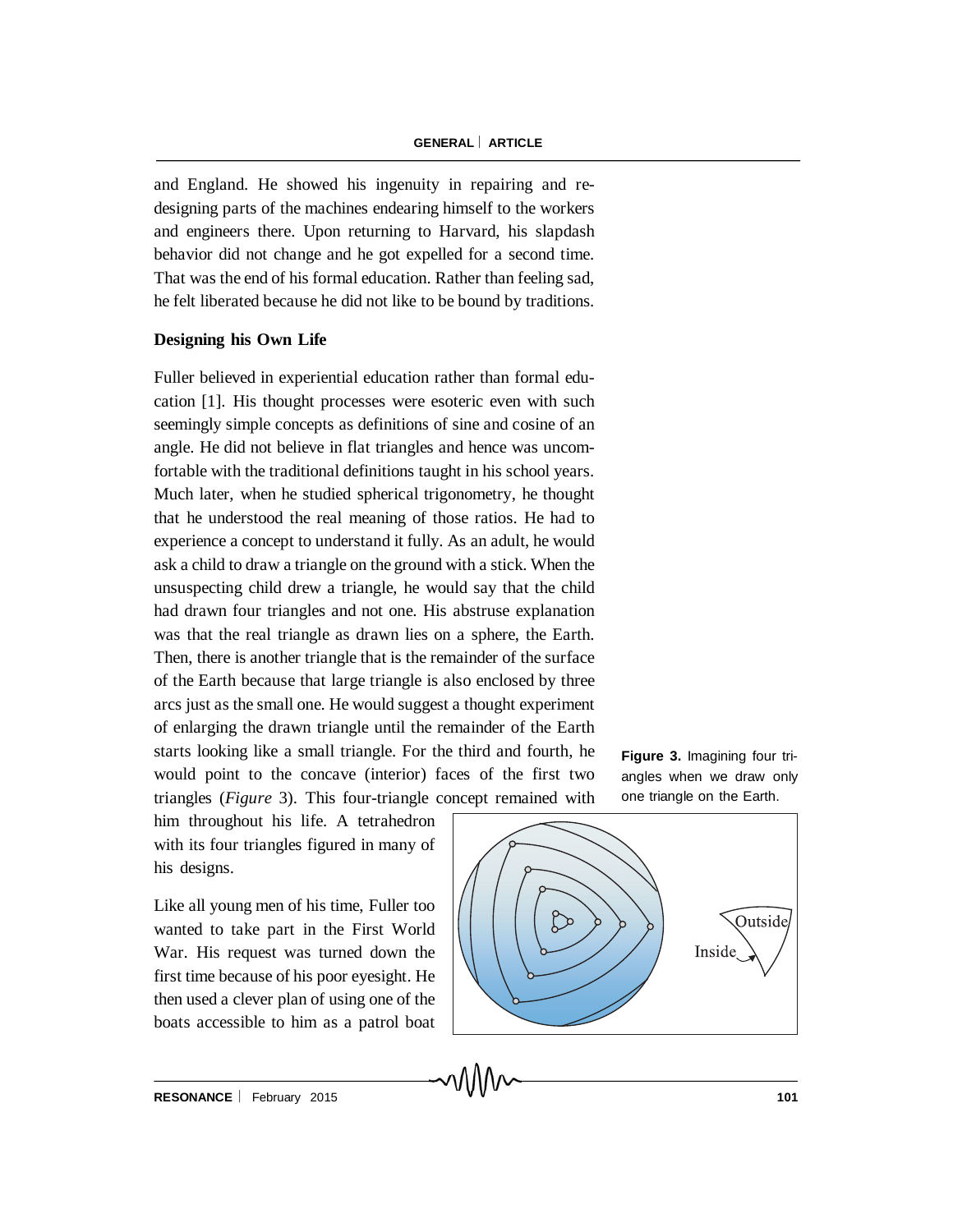and got himself an opportunity. His inventive mind became useful in rescuing pilots whose planes often crashed into the sea because of the immature flight technology of that time. After some failed attempts at improving the ejection seat, Bucky hit upon an alternative idea of pulling the whole plane out along with the pilot within two minutes of a crash. He designed a winch-like mechanism with a long rope that could be deployed quickly. His design saved the lives of some pilots. This success earned him an opportunity to be trained as an officer at the US Naval Academy. Bucky used this opportunity to learn a lot of technology of weaponry, strategic problem solving, manufacturing, and materials. He put all this experience to good use when he constructed models of his designs much later in his life.

Bucky married Anne Hewlett, the daughter of an architect James Munroe Hewlett. Their first daughter succumbed to a childhood illness and it was a major psychological blow for Bucky who also lost his job. His father-in-law, who had invented a new type of construction brick, asked Bucky to help. Bucky rose to the occasion and developed a new design and a technology to make the bricks. The bricks did not need mortar but used concrete pillars that supported them. This was achieved with holes present in the bricks into which concrete was poured as the bricks were laid (see *Figure* 4). To make the bricks light and cost-effective, Bucky explored alternative materials. He used shredded wheat bonded with magnesium oxychloride cement [1]. His bricks weighed so little that they could be tossed up easily during



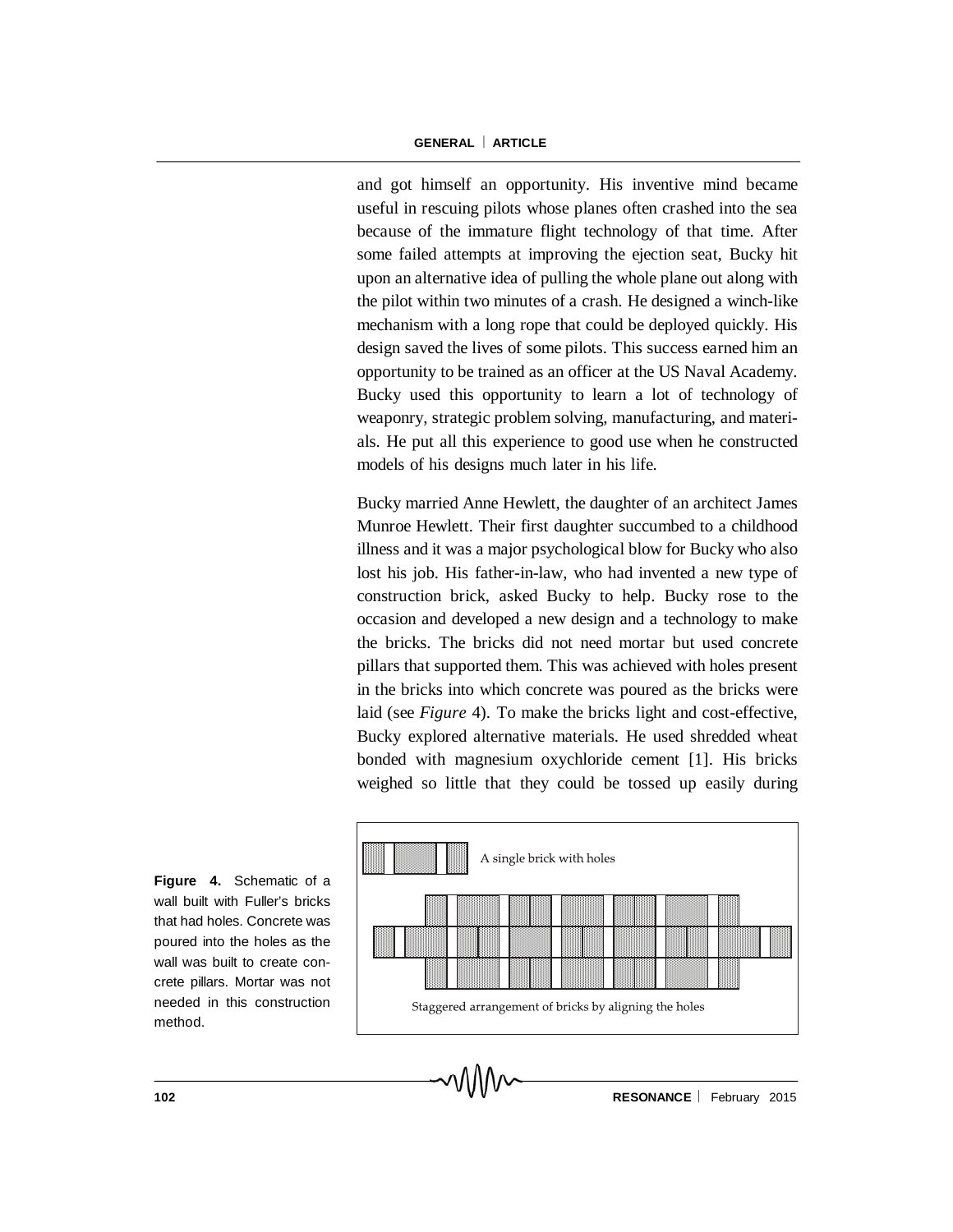construction. Yet they were strong. They were also fireproof and non-absorbent. This led to the creation of a company by name Stockade Building Systems with the support of Bucky's fatherin-law. This unusual construction technology met with much resistance from builders and architects. It was a lesson for Bucky: great technology is not easily embraced by the tradition-bound society. Financial difficulties forced Hewlett to sell his stocks and Stockade was sold to an insensitive company that promptly fired Bucky. This sent him into depression. He was 32-years old then.

Bucky turned to spirituality for solace from his personal problems. His thinking turned metaphysical. A few years before that, he had believed that he could telepathically communicate with his first daughter, Alexandra, who had died as a child. When he felt he was pushed to a corner, he even considered ending his life in the autumn of 1927. In a surrealistic incident, which he narrated in his talks years later, he apparently had heard a voice that urged him "to apply himself to converting his experiences to the highest advantage of others" [3]. After this alleged supernatural experience, he conditioned his thoughts and aspirations and began to design his own life. He started to believe in the existence of Universal Intelligence. He thought that Nature's perfect designs and orderliness would not have been possible without the existence of the Greater Intellect.

Bucky's metaphysical thinking started to lean towards idealistic philosophy. He thought that he should serve humanity and not worry about earning a living. According to him, "a man can make sense or make money" [1]. He came to the conclusion that a thinking individual can contribute much more than a big corporation or an organization. He remained silent for two years and was engaged in deep thought. During those two years, he talked, and that too very little, only with his wife and second daughter, Allegra. He also decided not to consciously try to derive monetary benefits out of his ideas and inventions because he thought that the 'regenerative universe' always supports the required actions and would provide him indirect assistance. His faithful According to Bucky, "a man can make sense or make money". He came to the conclusion that a thinkingindividual can contribute much more than a big corporation or an organization.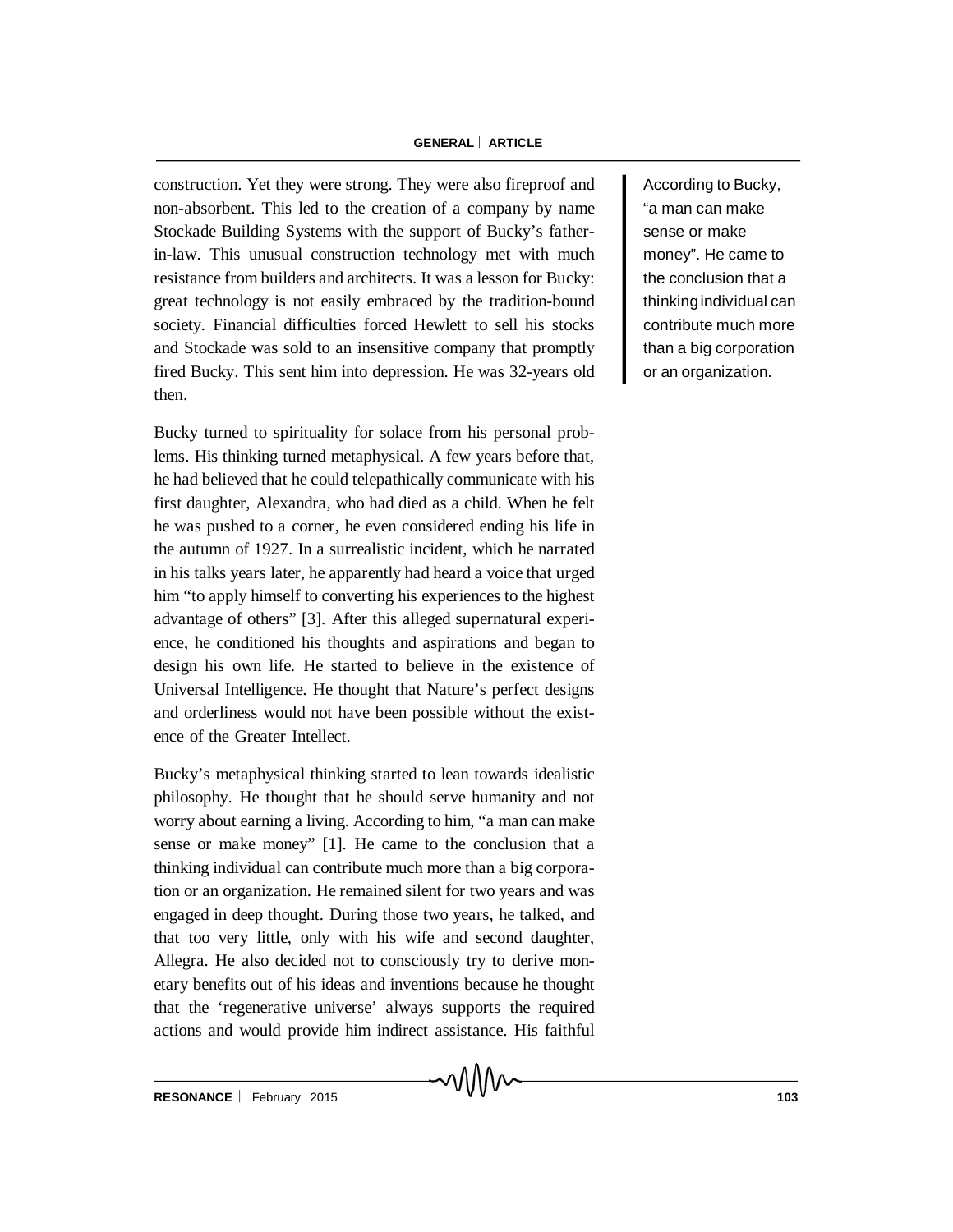Bucky told Alcoa engineers that aluminium was a good metal to use in construction. They laughed at him and said that there were only two kinds of aluminium, soft and softer. Years later, they appreciated what Bucky had meant.

wife, Anne, supported his decisions despite her own skepticism. Bucky began to observe abstract patterns in everything around him and sowed the seeds of his dominant creative ideas of synergy and pattern integrity.

# **Design Thinking**

During the two years of his self-imposed solitude, Bucky turned his attention to writing and sketching. He thought that he could convey his ideology and thoughts to the world only if he made them tangible. He kept a detailed account of his experiences, ideas, observations and designs. He wrote more than 2000 pages during this time. He jotted down whatever thoughts that occurred to him. He continued this practice even later. His collected diaries are known as a chronolife. He also imagined many kinds of designs. Some, for that time, were esoteric and some remain so even now. One day, he thought that it would be nice to control the opening and closing of doors with a simple hand-gesture. He imagined a beam of light interrupted by a hand which could do this. He wrote to his brother, Walcott, who was then working for General Electric. Walcott thought that GE would not waste its time doing such preposterous things. A few years later, he sent a telegram to Bucky saying that GE had the technology that could do just that. In another similar incident, Bucky told engineers at the Aluminum Corporation of America (Alcoa) that aluminum was a good metal to use in construction. The Alcoa engineers laughed at him and said that there were only two kinds of aluminium, soft and softer [1]. Years later, they appreciated what Bucky had meant.

Fuller was obsessed with the world map and the globe. He visualized the entire world as a global town. He imagined a world where people could travel fast from one place to another by air. Based on the upcoming commercial flight technology of that time, he thought that medium-range flights would be necessary to go across the continents with stopovers in between. He thought that a plane would have intermediate ports in uninhabited places such as Greenland or the Sahara desert. So, he started to design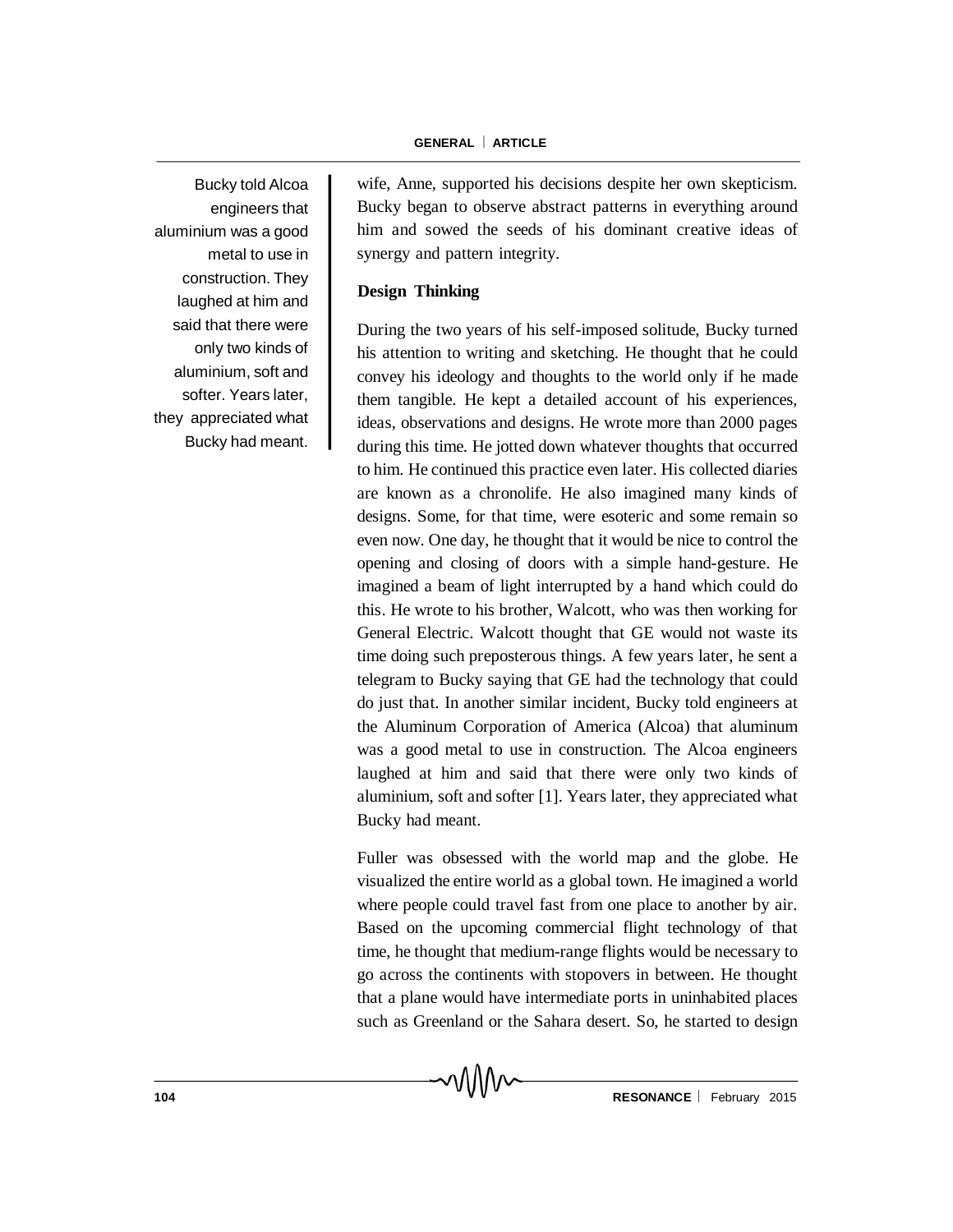

easily erectable tents that depended on wind and solar energy for power (see *Figure* 5). He drew elaborate sketches that showed how the plane would drop a small bomb to make a deep hole into which the foundation of the tent got inserted. The workers would then secure the tent that would drop down from the plane. Such grand ideas got embellished later in his life and some turned into practical applications that Bucky himself conceived.

Fuller described the planet we inhabit as the Spaceship Earth. He wanted to identify the vantage point from which most of the landmass of the world can be seen from space. He concluded that the French Riviera is that point. If one looks at the Earth from a point directly above the French Riviera, most of the continents can be seen. Today, we can easily check this using Google Earth (www.google.com/earth), as can be seen in *Figure* 6a. This is debatable as can be seen in *Figure* 6b where a little more landmass covering entire Africa, almost all of Europe and Asia can be seen. Anyway, for Bucky, at that time, the French Riviera appeared to be the center of the most landmass of the world. This did not surprise him. In fact, he thought that it was natural because most powerful business tycoons chose to vacation at the French Riviera and made their connections. For Bucky, who had thought much

**Figure 5.** Decked tents that can be flown and installed anywhere as envisioned by Fuller.

**Figure 6.** (a) A view of the earth as seen from right above the French Riviera – a place from where most of the landmass of the globe can be seen according to Fuller. (b) Better view of the Earth from another place showing more of the continents than in (a).

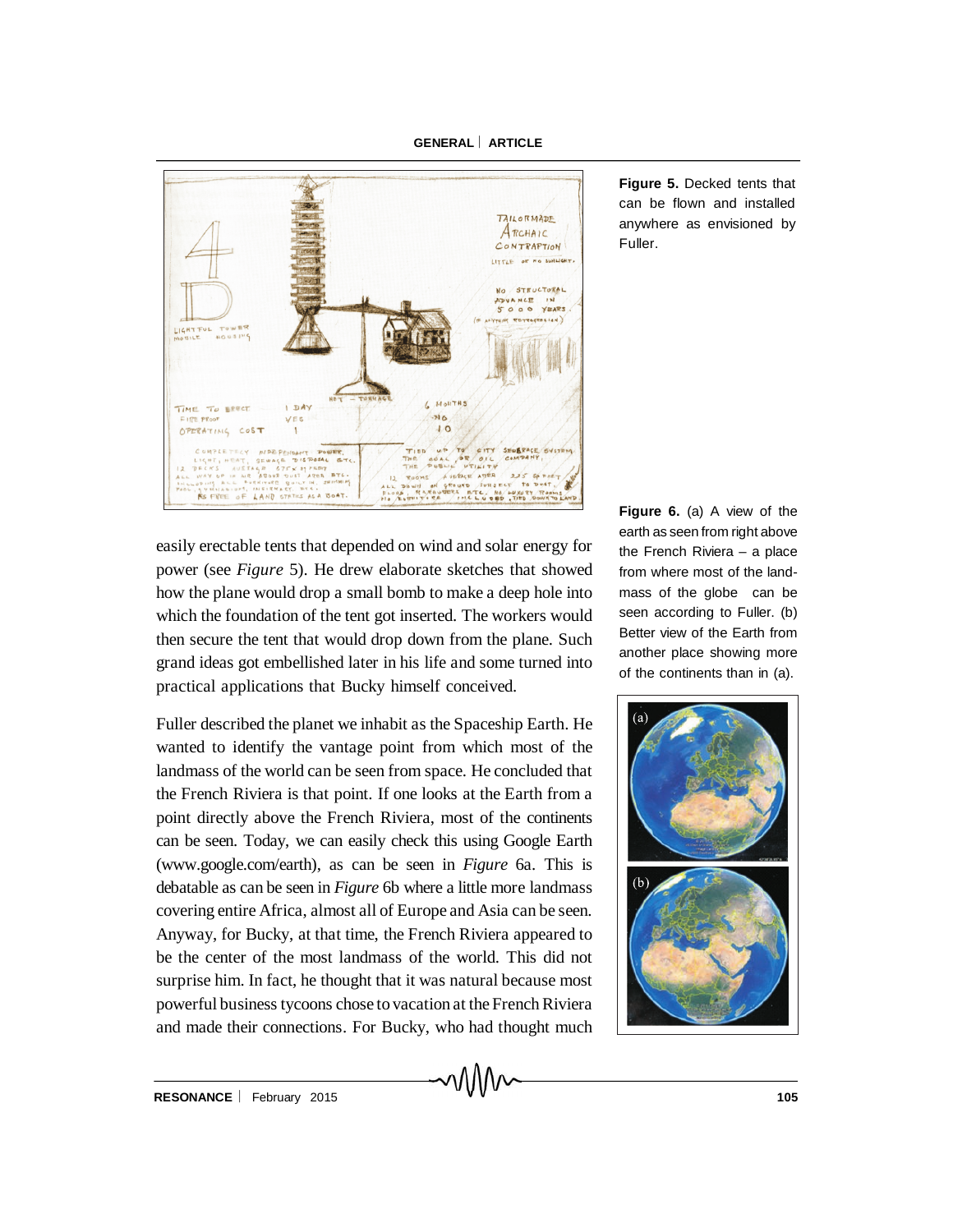about global connectivity, this was not a coincidence but a natural consequence of universal connectedness. Although his conclusion is open to question, his thinking regarding the Earth and its map did lead to something practically useful, especially in today's global world (*Box* 1).

#### **Box 1. Dymaxion Projection and Energy Grid**

Drawing the world accurately on a two-dimensional plane (*Figure* A) is a challenge because a sphere is not a developable surface. Traditionally, we use a Mercator projection to draw the world map. Imagine a thin cylindrical shell around the globe on to which the world is projected. Then, the portion near the equator projects accurately, whereas, the portions farther from the equator get distorted and stretched. The poles do not get projected at all and the portions near the poles become unusually large. On the globe and in reality, Greenland is about one third of Brazil in terms of area. On the other hand (see *Figure* A), it looks three times bigger than Brazil. Another consequence of this traditional projection is that we are misled by the distances between continents and countries. This bothered Bucky.



**Figure A.** The traditional world-map using Mercator's projection; the distortion in size and shape increases as we move farther from the equator.  $(http://en.wikipedia.org/wiki/$ Mercator\_projection)

Bucky first imagined dividing the surface of the Earth into 20 equal spherical triangles in which the edges are circular arcs. At this point, there is no distortion but it is still not developable. So, he imagined an icosahedron (*Figure* B (i)) by replacing each spherical triangle with a plane triangle. The images of the landmass and water bodies of the Earth were then projected onto the 20 faces of the icosahedrons which could then be developed into a flat map. This map has very little distortion. By using a polyhedron with more faces than 20, the accuracy improves. Interested readers can see an animation of this projection at: http:// en.wikipedia.org/wiki/Dymaxion\_map#mediaviewer/ File:Dymaxion\_2003\_animation \_small1.gif.

Bucky went further than projecting the Earth's surface onto an icosahedron. He realized that there were many, many ways to open up and develop an icosahedron. He looked at two interesting ways, one in which the entire landmass appears like a single island with oceans surrounding it as a single large water body, as shown in Figures B(ii, iii), and the other

where the world looks like separated islands. He called it the Dymaxion projection. This can be viewed as the pictorial portrayal of the old Indian adage '*vasudhaiva kutumbakam*' (*vasudha* = Earth or the world;  $eva = indeed$ ;  $kutumbakam = family$  that means the world is indeed one family.

*Box 1 Continued...*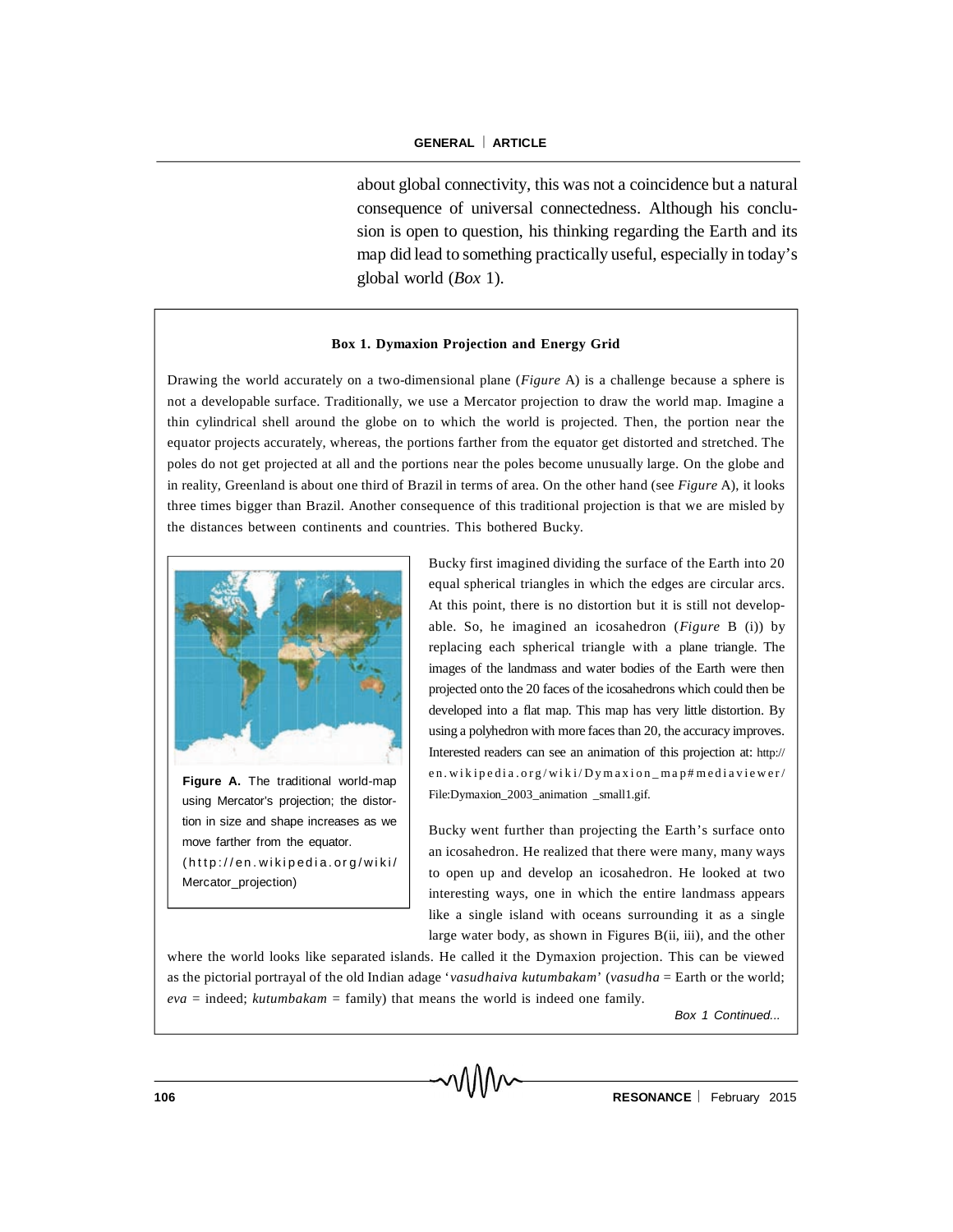#### **GENERAL ARTICLE**



**Figure B.** (i) An icosahedron with 20 faces, (ii) the surface of the Earth projected onto an icosahedron and developed in a particular way, (iii) Dymaxion projection of the Earth where the entire world looks like an island in a great ocean.



Bucky used his Dymaxion projection to think about big problems such as transportation, global business, communications, and power transmission. He drew a particularly interesting sketch, the energy grid shown in *Figure* C. He envisioned a single energy grid for the entire world. His grid takes into account the day and night hemispheres and connects the continents optimally. He thought that world peace and harmonious economic development are possible when we look at the world in this manner. His vision is yet to be realized.

#### **Designs for Homes**

During his troubled years, Bucky could not afford a good place to live. So, his thoughts naturally turned towards shelter. It had also dawned upon him that he would have the most impact only if he treaded a path that was different from the current and known practices in housing design.

It is well known that the area enclosed by a closed planar curve of a given length is maximum if the curve is a circle. It is also known that building walls is a major component of cost in the construction of a building. Why is it then that we do not build circular buildings but opt for rectangular ones? It may be because of the relative ease of building rectangular walls rather than circular ones. Or, it may well be that we follow the tradition. But it was not so for Buckminster Fuller, the non-conformist. He took the less trodden path and it made all the difference.

Bucky argued that "affordable housing is an innate human right". He realized that he could not solve the socioeconomic problems. But he was convinced that he could solve the problem only if his designs were perfect and were not affected by the existing external environment.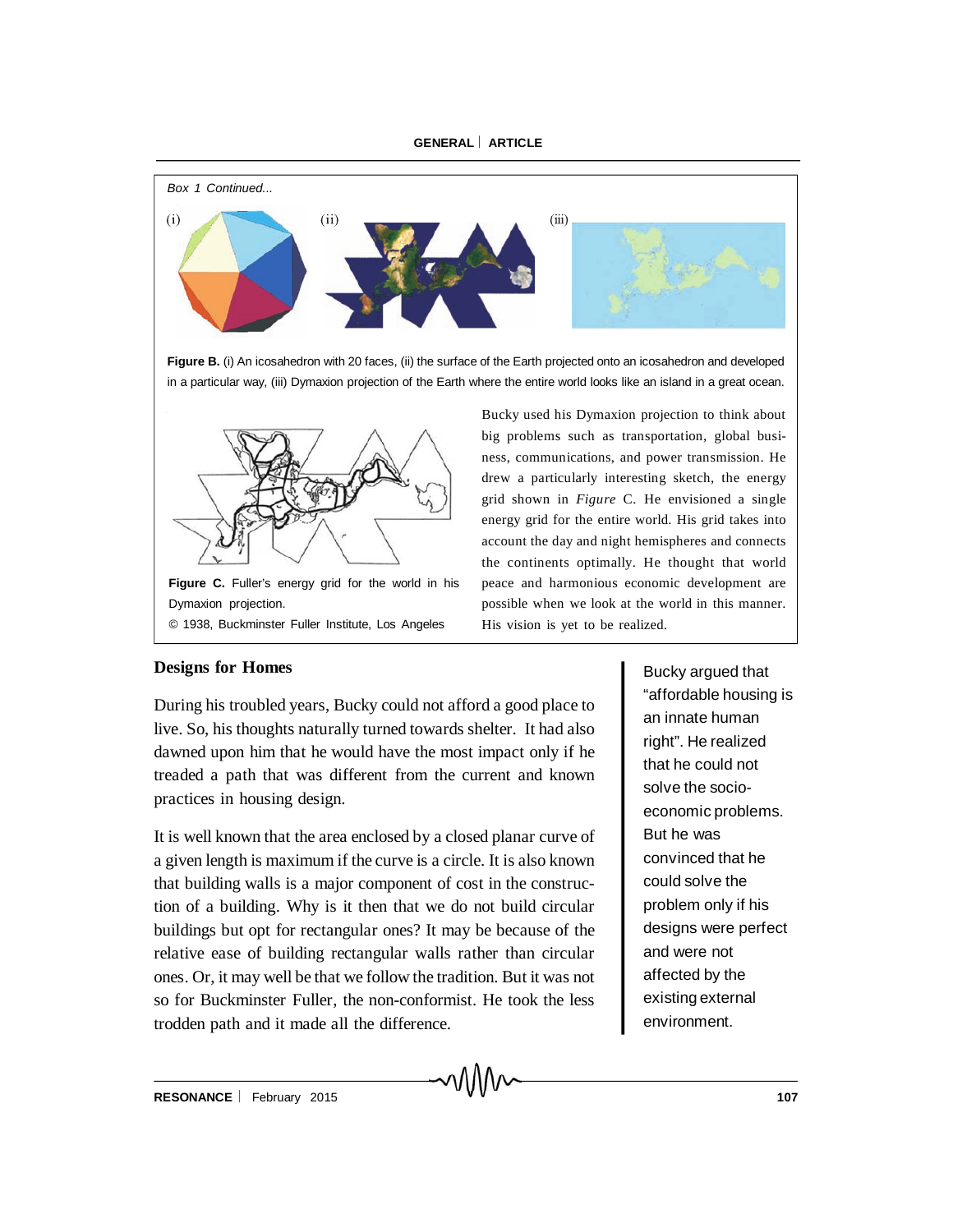Bucky's house would cost just as much as a car at that time. It was autonomous and transportable just a like a car. Its power sources were the wind and the Sun. It had rain-water harvesting and facility for recycling water. Isn't this what we are talking about today?

Bucky's imagination started with what he called a 4D house (*Figure* 5). The fourth dimension was perhaps his own abstract dimension. He wanted a house to be able to relocate easily, perhaps by flying it using a zeppelin (a dirigible airship) or the modern-day blimp. It was a futuristic thought process that even the 2009 animated movie *Up* did not match. In *Up*, the house is carried by a hot-air balloon but the house is still of the traditional construction. Fuller's imagination in the late 1920s and its practical realization a few years later was much different. He was able to pack a house in a large suitcase. It could be moved, relocated, and re-assembled just like re-planting a tree. This was wild imagination, but its manifestation into reality was not too far. And it had more.

When Bucky had been silent for two years, as stated earlier, he had sketched his wild ideas on paper in a manner that was comprehensible to others. Word about these sketches spread, often explained by his wife, Anne, who became a spokesperson for him during that time. Bucky also wrote an elaborate book and made a 50-page booklet that he christened the *4D Time Lock*. He submitted this to the American Institute of Architects (AIA). This booklet explained how houses could be mass-produced just like automobiles. Bucky's house would cost just as much as a car at that time. It was autonomous and transportable just a like a car. Its power sources were the wind and the Sun. It had rain-water harvesting and facility for recycling water. Isn't this what we are talking about today? It had more. It had provision for packaging household solid waste – something the world has not yet attempted. In essence, Bucky had come up with a design for a house that did not depend on civic amenities of power, water, and sewage disposal. Since individuals cannot control them, Bucky's idea was to avoid using them. These radical ideas were summarily rejected by the AIA. The same organization gave its first architectural design award to Bucky a few decades later.

Bucky was not one to be disappointed when his ideas were rejected. In his two contemplative silent years, he had designed his thinking style that only sought perfect designs. And he waited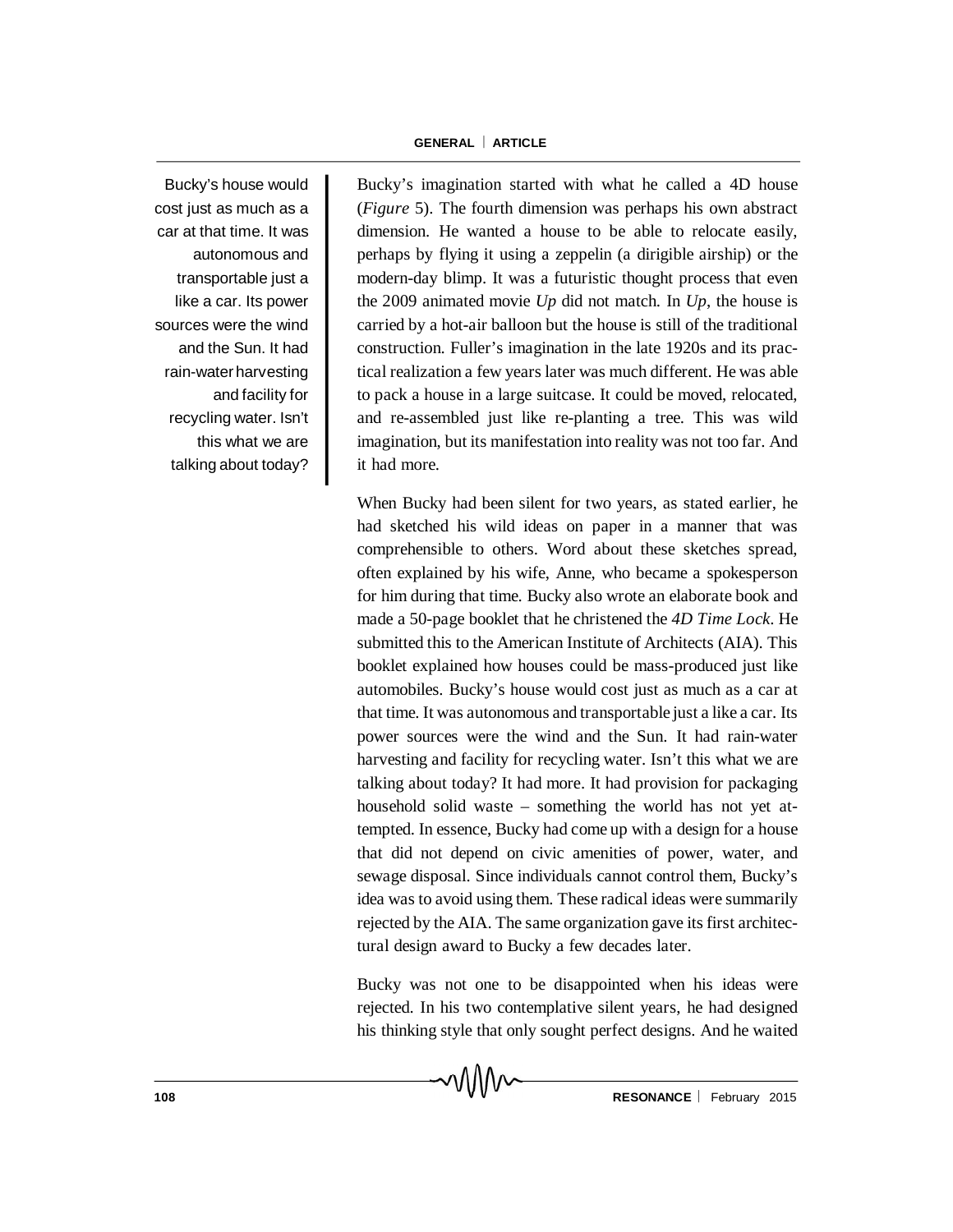for those who would understand and appreciate them. This came in the form of Marshall Field, a major department store in the United States at that time. Bucky was asked to display his 4D house in a new furniture store started by Marshall Field. A wordsmith was hired to change the name because '4D house' did not sound appealing to the company. With inputs from Bucky, a name was born – Dymaxion house. It is a combination of three words: *dy*namic, *max*imum, and *ion*. The importance of the first two words is clear: his houses would be able to move and they extracted the maximum out of everything. The third word 'ion' was to be a scientific word that lent credence to the radical new thought and design. Bucky liked this word so much that he adopted Dymaxion for many of his other inventions and creations in the years that followed.

The Dymaxion house was a complete house just like any other. It had a living room, kitchen, bedroom, bathroom, etc. The kitchen was a Dymaxion kitchen. The bathroom was a Dymaxion bathroom. To elaborate, a dymaxion bathroom can be installed in three hours anywhere. As shown in *Figure* 7, it had a toilet, a sink,



**Figure 7.** Dymaxion bathroom designed by Fuller could be quickly retrofitted anywhere.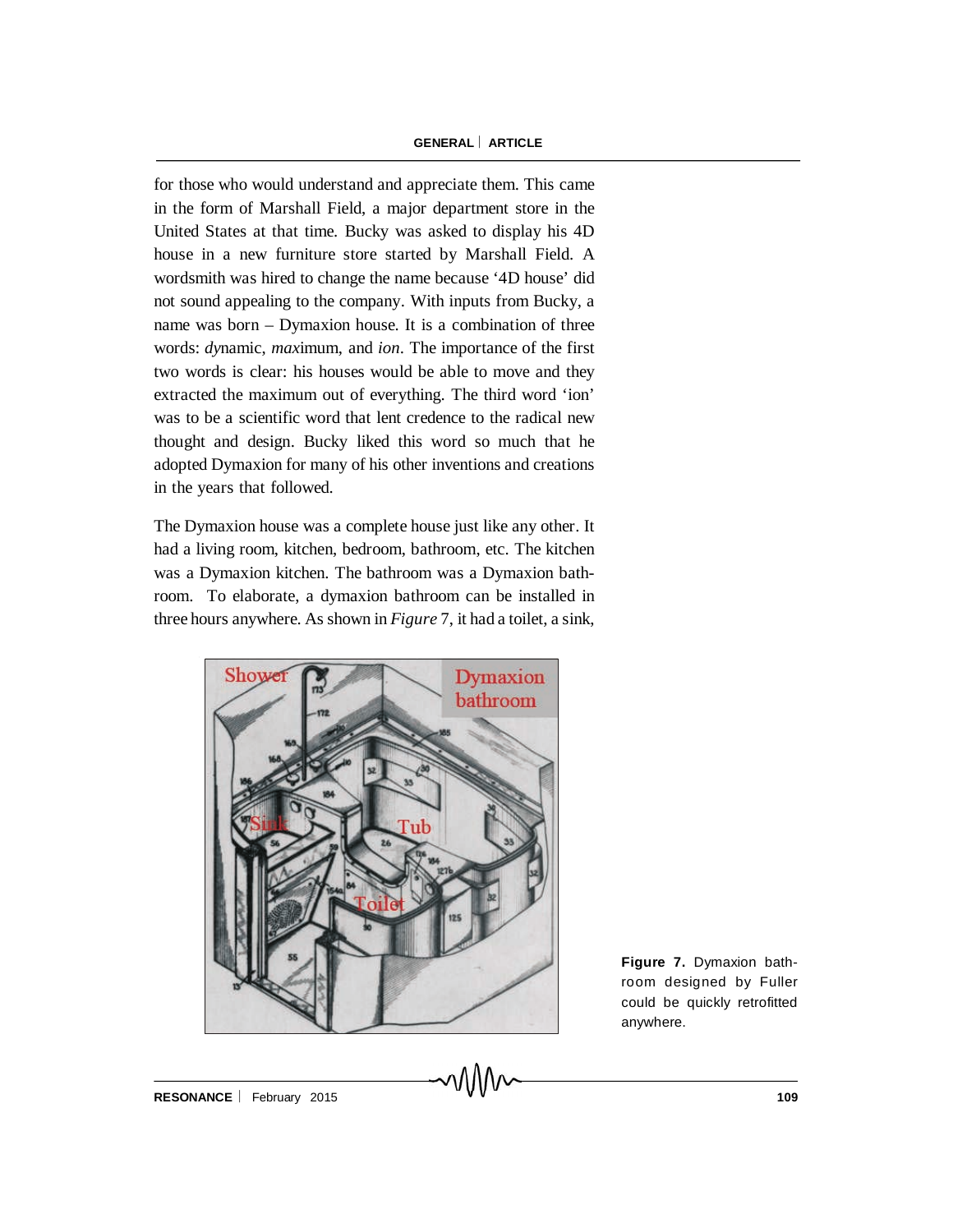a shower, and a tub. It was to be erected using four sections made of copper or aluminium (and later with a plastic material). It weighed only 200 kg and occupied a 5 ft  $\times$  5 ft footprint. It had many innovations too [2]. The sink had a side-hole rather than a central hole so that babies could be washed safely. To clean , Bucky had developed the concept of a fog-gun which had been inspired by his experience of heavy grease getting washed away by wind and mist in storms when he worked for the US Navy. The modern-day toilet found in passenger aircrafts is not too far from a Dymaxion bathroom. Bucky also developed a Dymaxion Deployment Unit (DDU) that helped install Dymaxion units easily.

To begin with, the Dymaxion house was circular in shape. It had a nearly conical roof with a spinning ventilator at the top. The floor was a few inches above the ground as the whole house was suspended. This led to natural ventilation that kept the house cooler than the outside. The roof hung from a central mast using cables. It had windows all around. It was to be constructed with the best materials available at that time. It could withstand tornado winds. Only two prototypes were built. Bucky himself lived in one of them, the Wichita House (*Figure* 8). Yet, we do not see Dymaxion houses today. It is a great story that sheds light on Bucky's changed personality as years passed.

During World War II and its aftermath, there was a dire need for economical houses that could be quickly erected. The powers that be thought of Bucky's Dymaxion house that he had conceived in



**Figure 8.** Wichita House, one of two prototypes built of the Dymaxion house.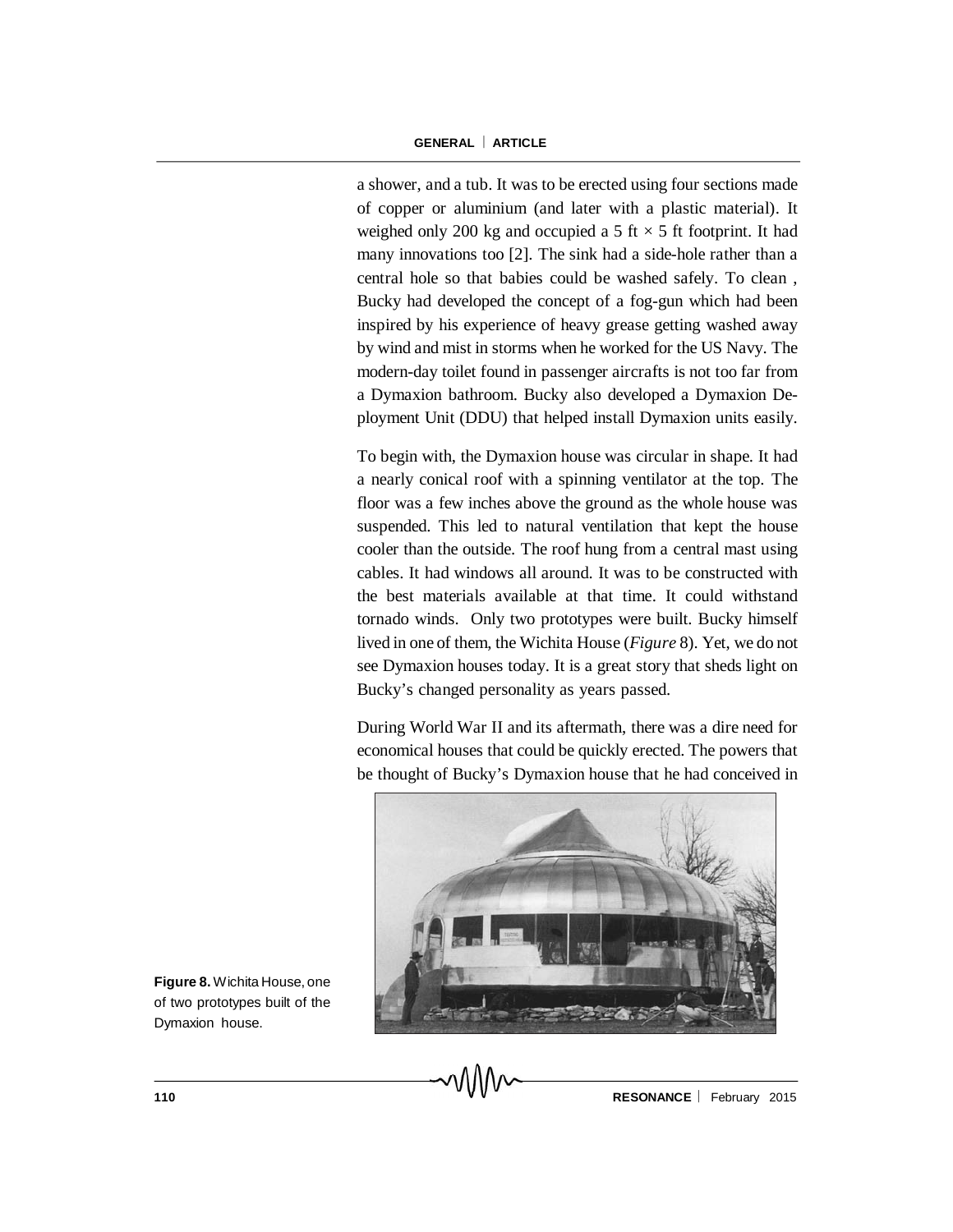the late 1920s. By then, Bucky was famous and in an influential position. While everyone wanted a simple pre-fabricated house, Bucky insisted that he would design and build a perfect house that could be installed anywhere in the world. He was able to convince Beech Aircraft in Wichita, Kansas, USA, and others involved in the decision to fund the execution of the project. The house began to take shape and two prototypes were completed even as Fuller Houses Inc. was founded. Investors and bankers came forward. Prospective residents, especially women, liked the prototype houses. Mass-production was planned. But Bucky became the impediment this time. He thought that the house needed to be perfected and pointed out one problem after another and delayed the mass-production and installation. He insisted that the best materials and processes be used. It dragged on even as the stock prices in Fuller Houses rose. Disagreements started to crop up between Bucky and Beech Aircraft. By then, people started to lose interest, investors sold the stocks, prices fell, and the Dymaxion house collapsed – financially and not structurally. Bucky did not seem to regret it and was gratified with the perfection he was able to achieve. Monetary benefits from his designs did not matter to him just as he had vowed at the beginning of his two silent years in the late 1920s. And his Dymaxion designs continued for years. His most important Dymaxion design after the house was the car.

# **Dymaxion Design of a Car**

Fuller always dreamed of an omni-medium transportation vehicle – a car that could go on land, water, and air. While the latter two remained elusive in terms of practical application, the car for transportation on the land saw the light of the day. Bucky used many innovative concepts in designing his Dymaxion vehicle. It had three wheels; the front wheel had propulsion while one rear wheel had steering. He claimed that this was how fish swam. Observing ducks taking off and a pole-vaulter doing the jump, he came up with the concept of what he called jet stilts. Some of these were abstract design concepts not easily palatable from a scientific perspective. Some say that he foresaw the development

∿∧∧∧∧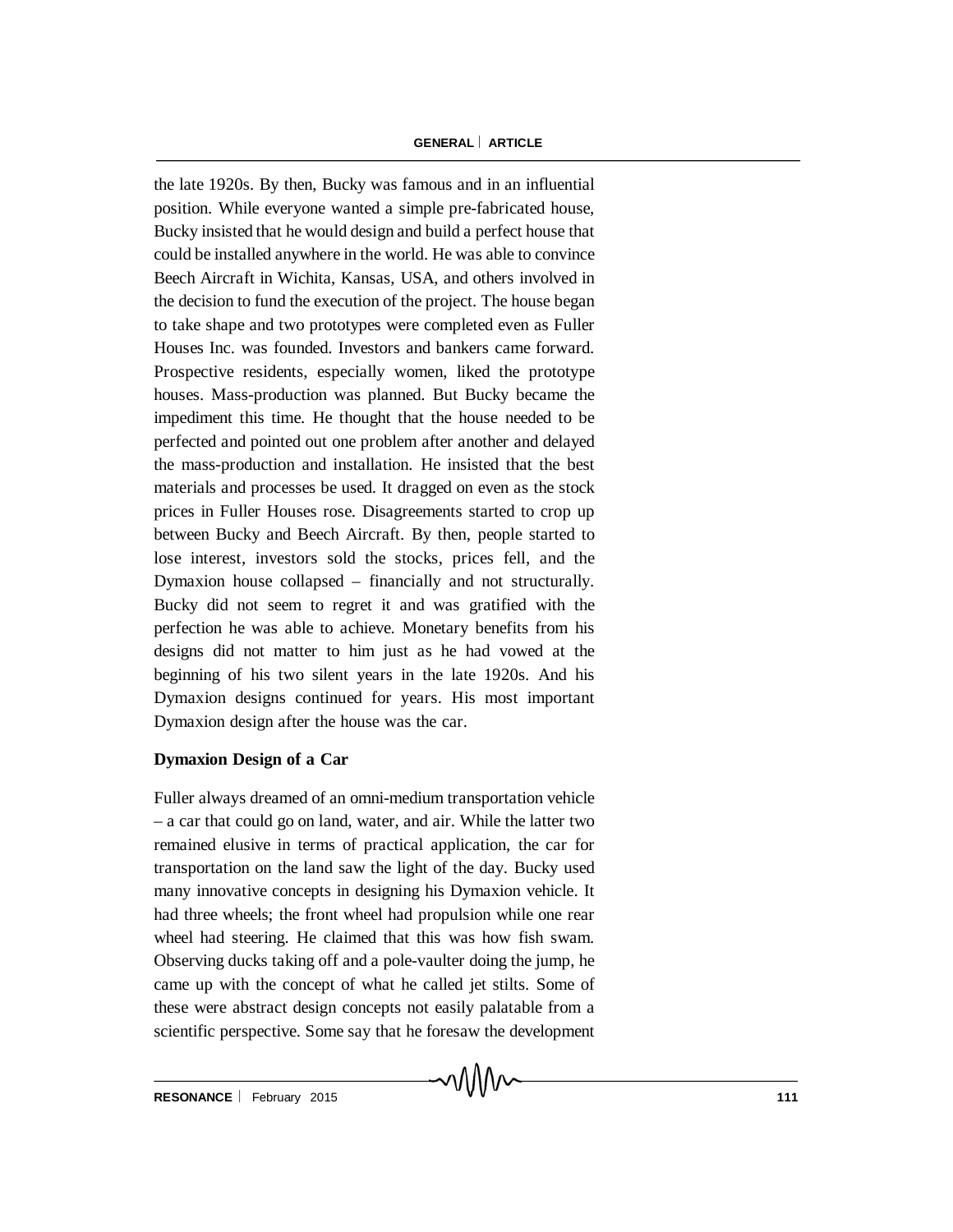**Figure 9**. (a) Sketch of a Dymaxion car by Fuller. (b) Photographs of a Dymaxion car.



of turbojet engines. These debatable claims notwithstanding, one should appreciate the practical realization of a Dymaxion car with some unique capabilities.

At an opportune time, Bucky recruited some of the best engineers, including Starling Burgess, the famous naval architect and a restless genius of American Design, just like Bucky himself. Like the Dymaxion house, the car was built with the finest materials available. The resultant Dymaxion vehicle was about 20 feet long. It could accommodate 11 passengers, gave 30 mpg (12.8 km/l) and could reach 120 mph (190 kmph). It was aerodynamic. The famous sculptor Isamo Noguchi had built its clay models for testing in wind-tunnels. It used a Ford V8 engine. It could make a 180° turn, unusual for a car even today. It could make a circle of 1 foot diameter making parking it easy. *Figure* 9a shows the schematic and *Figure* 9b, the photographs.

The car became a showpiece when it was displayed across the US. It was taken to Washington DC for Mrs Roosevelt, the wife of the erstwhile American President, to see. Walter Chrysler and Henry Ford (founders of two great American car manufacturing companies) too had praised this car. Chrysler, in particular, noted that the Dymaxion car came very close to the car he had thought of. However, bankers and stockholders who ran big corporations refused to back such a sophisticated and superior car. A good and durable car would have hindered the sale of new cars as sale of used cars increased. Therefore, the desire for a stable economy prevented new technical advances being used rightaway. While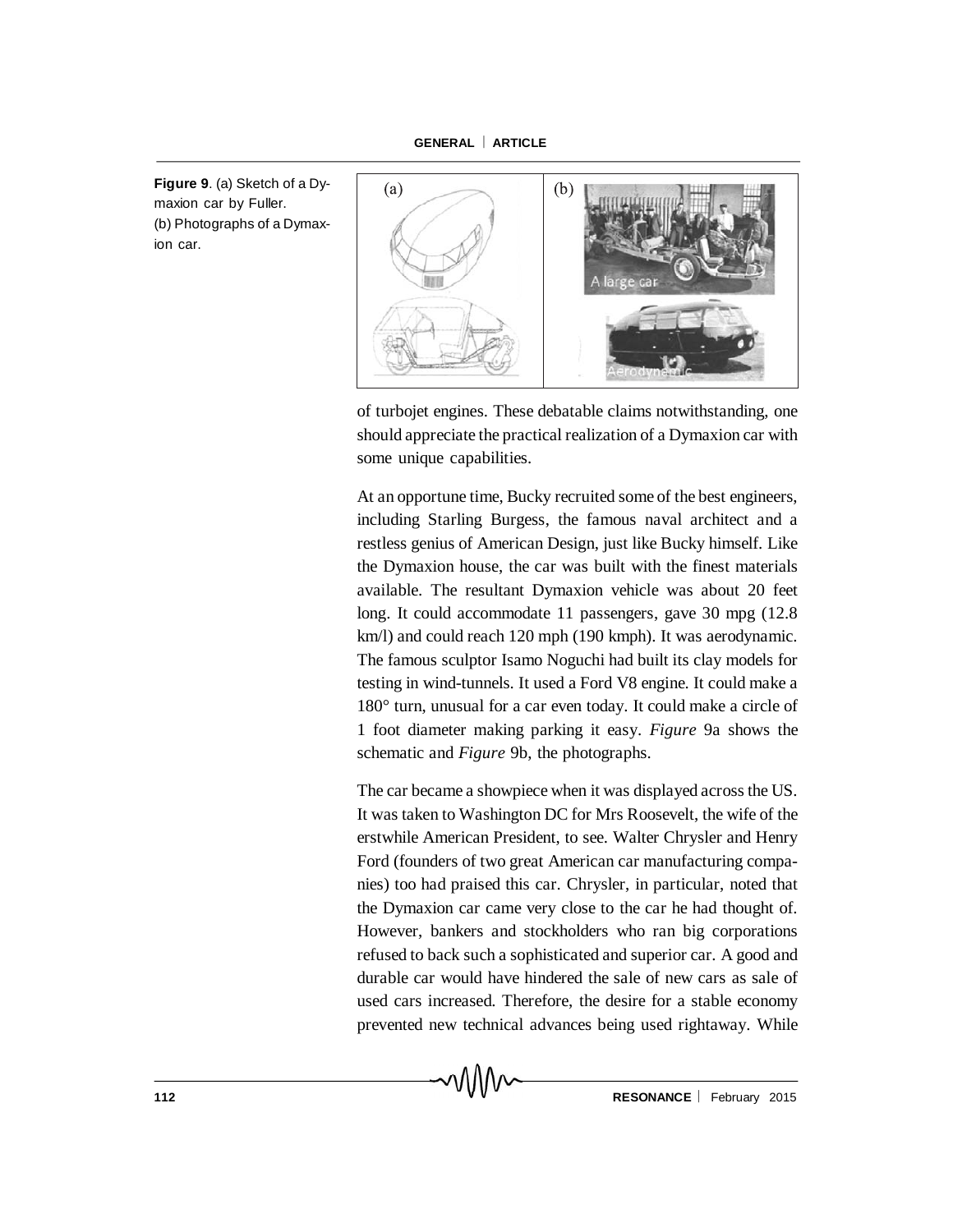this was one reason why the Dymaxion car was not commercially produced, there were two other reasons. The first is a freak accident that killed two people. The other reason is that Bucky thought he was deceived by Henry Kaiser and Alexander Taub [1]. The Dymaxion car may yet see the light of the day sometime in the future as it is not technically flawed.

## **Lasting Designs of Buckminster Fuller**

Two designs of Buckminster that captured the imagination of others and continue to influence people even today are the tensegrity structures and the geodesic domes.

## *Tensegrity Structural Designs*

Although it is difficult to comprehend Bucky's abstract thought process, it is not hard to understand his concept of tensegrity, a portmanteau word that combines 'tension' and 'integrity'. A tensegrity structure comprises tension elements (taut cables) that can support compression elements (struts) wherein none of the struts touch each other but they support each other through the tension elements (*Figure* 10). Its amazing ability of supporting a much larger weight than the weight of just the structure stems from the tension that exists in the cables.

Bucky believed that tensional elements are the key to any good structure. If a tensegrity structure experiences loads that make the taut cables slack, the structure loses its stiffness and form. When



**Figure 10**. (a) Schematic of a tensegrity. Nine tensioned cables are connected to three rods. The resulting structure can support itself and retain its shape. (b) A practical tensegrity table built and kept in the author's laboratory. It clearly supports the weight of the glass top [4].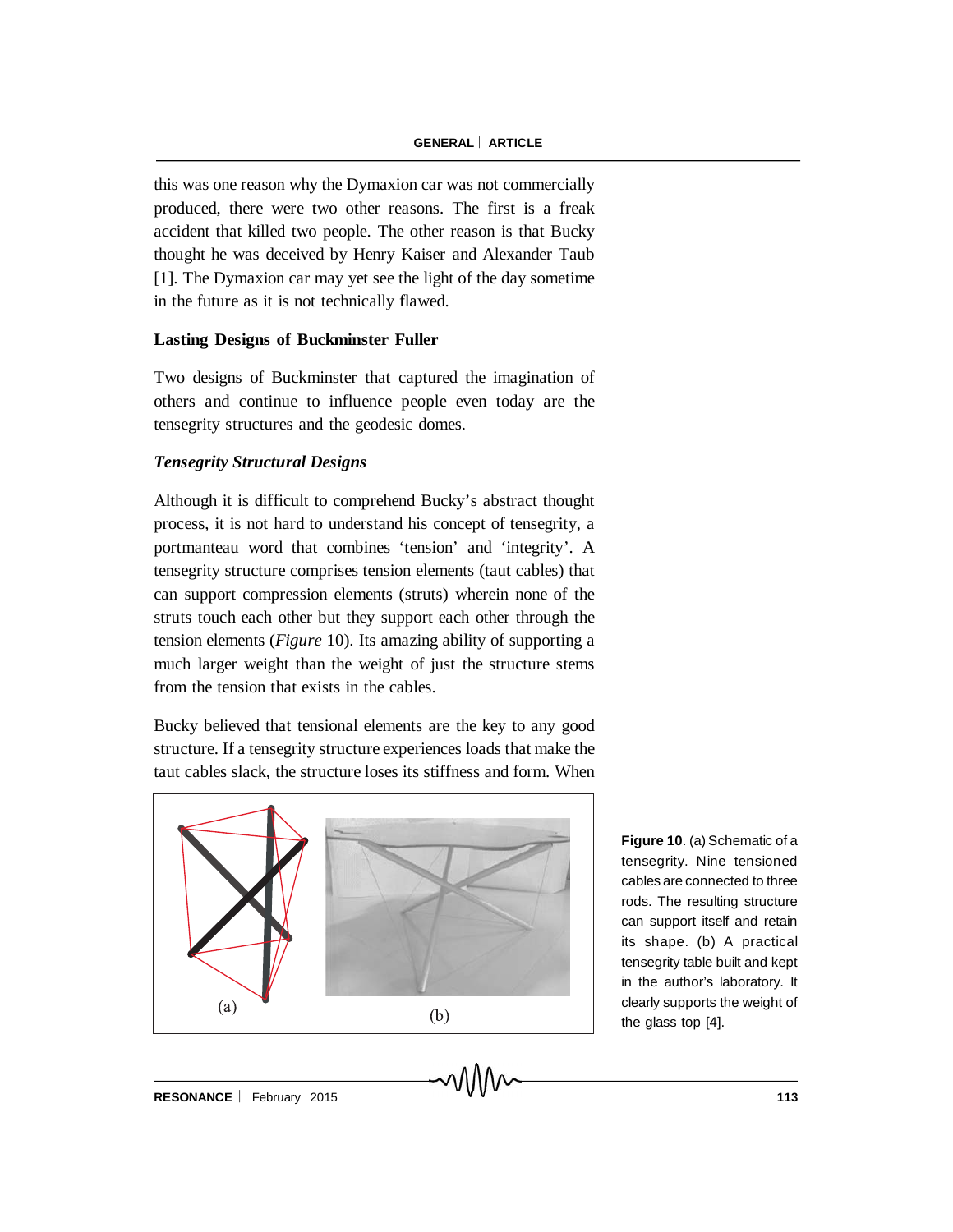the loads are removed, it springs back to its original form as if it remembers. This is not magic. A tensegrity structure requires its cables be stretched when it is assembled. This stores elastic strain energy in it. A stable static equilibrium requires that this energy be at a minimum. So, the structure transitions to a configuration that has minimum energy. When a force is applied on a tensegrity structure, the minimum configuration shifts due to the additional work potential caused by the force; when the force is removed, it returns to the original minimum configuration. Hence, tensegrity structures are used in deployable devices such as space antennae and solar arrays that need to be tucked into small spaces and then deployed by removing the constraints.

**Figure 11**. (a) A tensegrity arch. (b) A cytoskeletal model of a red blood cell showing the biconcave discoid seen in it. (c) A model of a cell with its nucleus – a tensegrity inside a tensegrity. (d) A prototype of the red blood cell tensegrity built using pencils and pieces of string [4].

Bucky described tensegrity as "islands of compression in an ocean of tension". This notion can be seen in *Figure* 11. These structures were synthesized systematically using the mathematical tools of optimization [4]. The raw materials needed to build a tensegrity are cheap. But assembling and erecting them with pretension is hard.

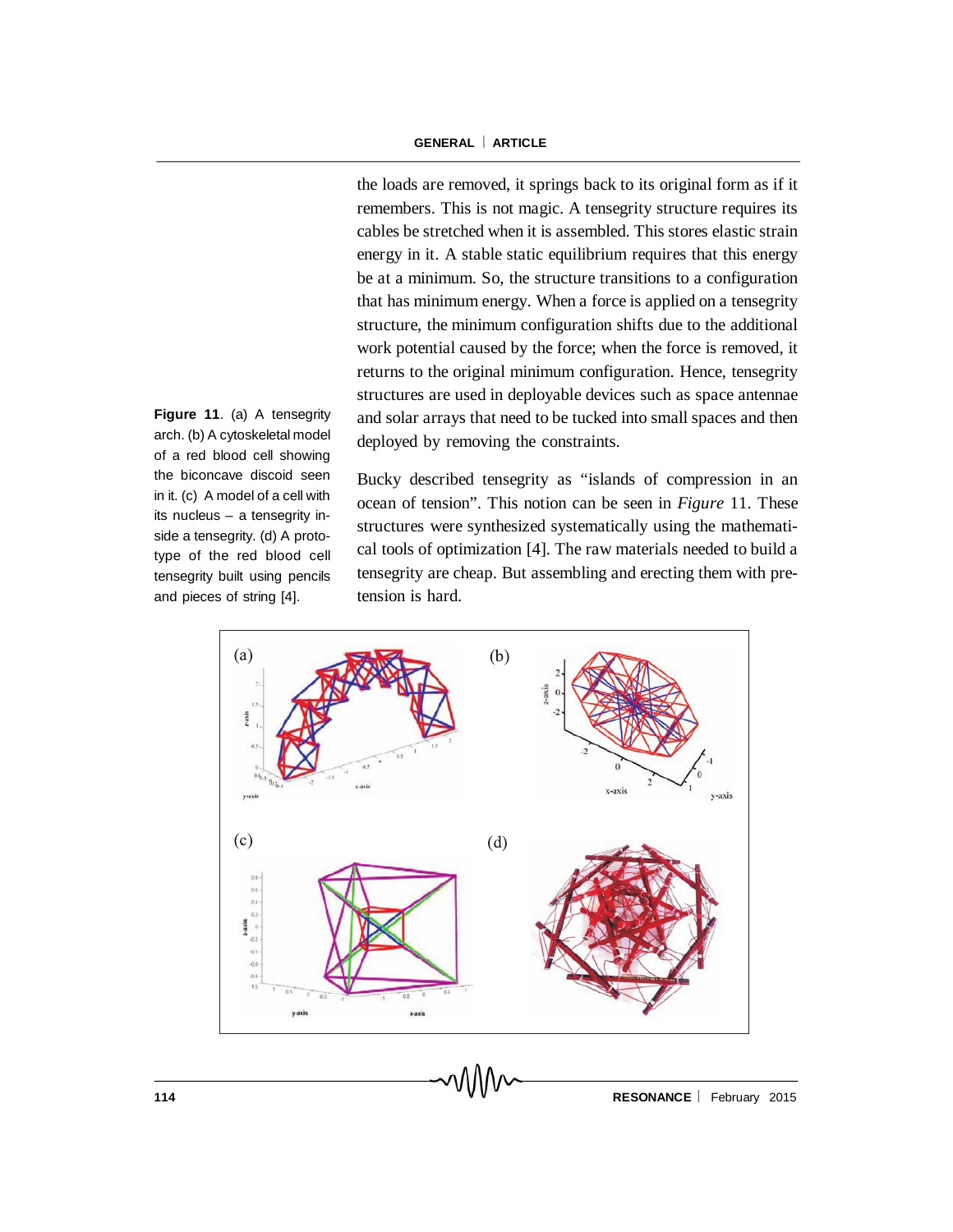One of the major applications of tensegrity structures is in art. Tall needle towers and large tensegrity structures with their nearly invisible tensioned cables amaze onlookers because the struts seem to be hanging in midair. Engineering applications are now emerging in deployable devices. One of the major insights of the tensegrity concept is that of Donald Ingber [5] who showed that a cytoskeleton – the skeletal network inside a living cell – is a tensegrity structure. The actin filaments (cables in tension) and microtubules (struts in compression) form a stiff and strong network that impart structural integrity to otherwise flexible cells. The ability to squeeze through vascular capillaries and regain the shape later is consistent with the deployable feature of tensegrity structures. Experiments have shown that if an actin filament is cut using a laser, the cell loses its shape and collapses. Some anti-cancer drugs disturb the microtubule network and make the cells lose their ability to divide. For tensegrity, it has been a long journey indeed, from artistic sculptures to cell biology.

It is pertinent to mention that Fuller and his student Kenneth Snelson fought over patenting the tensegrity concept. Snelson was a student at Black Mountain College in North Carolina, where Bucky lectured extensively. Snelson had shown Bucky an unusual structure that he had made using rigid crosses held together by tensioned cables. Bucky was overwhelmed by this and exclaimed that this was the concept he had in mind all along and that Snelson had built what he had envisioned. Biographers and students of Bucky acknowledge this and give due credit to Bucky for this invention just as the patent office did in 1962. Snelson's contribution is not to be ignored. Today, Kenneth Snelson maintains an informative web portal (http:// kennethsnelson.net/tensegrity/) with a lot of insightful description of the concept of tensegrity and how to build tensegrities. Like Bucky, he extended the concept of tensegrity far beyond a simple structure. Snelson finds tensegrity in origami, weaving patterns, magnetism, planetary systems, and quantum mechanics. His thoughts are truly aligned with those of Bucky where

Like Bucky, Snelson extended the concept of tensegrity far beyond a simple structure. Snelson finds tensegrity in origami, weaving patterns, magnetism, planetary systems, and quantum mechanics. His thoughts are truly aligned with those of Bucky where seemingly simple concepts are connected with profound bodies of knowledge.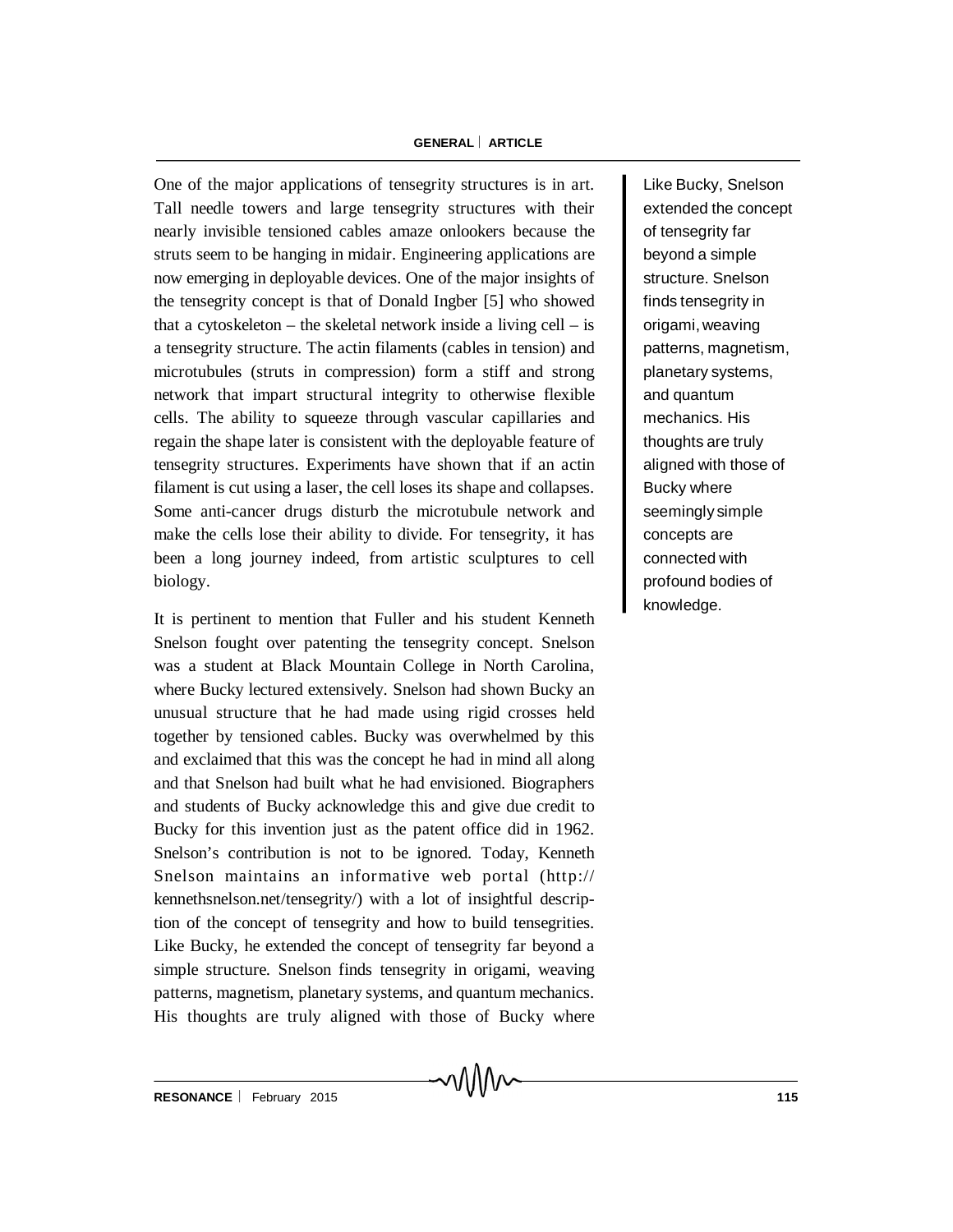seemingly simple concepts are connected with profound bodies of knowledge.

# *Geodesic Dome Designs*

Fuller had used simple intuitive logic to conceptualize geodesic dome structures. Such a dome enclosed the most volume for a given surface area. Its footprint – a circle – enclosed the most area for a given perimeter, as is already mentioned. When a supersized tanker was doubled in size, it could carry eight times the cargo with only four times the material used for constructing it. Bucky applied this simple logic: you get more bang for the buck! The favorable surface-to-volume ratio means that the large thermal mass of air inside a dome did not need additional provision for thermal insulation. By extending his thinking a little further, Bucky also realized that such domes were also structurally stiffer and stronger than most other shapes. They were also efficient aerodynamically. He correlated aerodynamic efficiency to reduced heat loss. Heat loss was further reduced by concave interiors. Thus, the domes were naturally chilled. In fact, an uninsulated aluminum dome erected in Kumasi in Ghana was felt to be a bit too cold by the people who entered it when the Sun was scorching outside [6].

<sup>1</sup> A geodesic is the shortest-distance path between two points on a surface.

The aforementioned advantages can be found in domes of any shape. Why then a geodesic<sup>1</sup>? Buckminster Fuller had an intuitive explanation. He connected it with his Dymaxion projection of the Earth. He thought that Nature always does things in the most economical way [6]. Bucky reviewed his own old drawings of Dymaxion houses. He realized that the central mast got bigger and fatter as he increased the height of the tower. To him, the connections to the mast and the mast itself appeared to approach a geodesic. It was intuitive thinking again. He somehow knew that geodesic domes would give the best stiffness and strength for a given weight of the structure. Some of them proved to be strong enough to withstand storms and earthquakes.

A geodesic spherical dome can be thought of as a network of great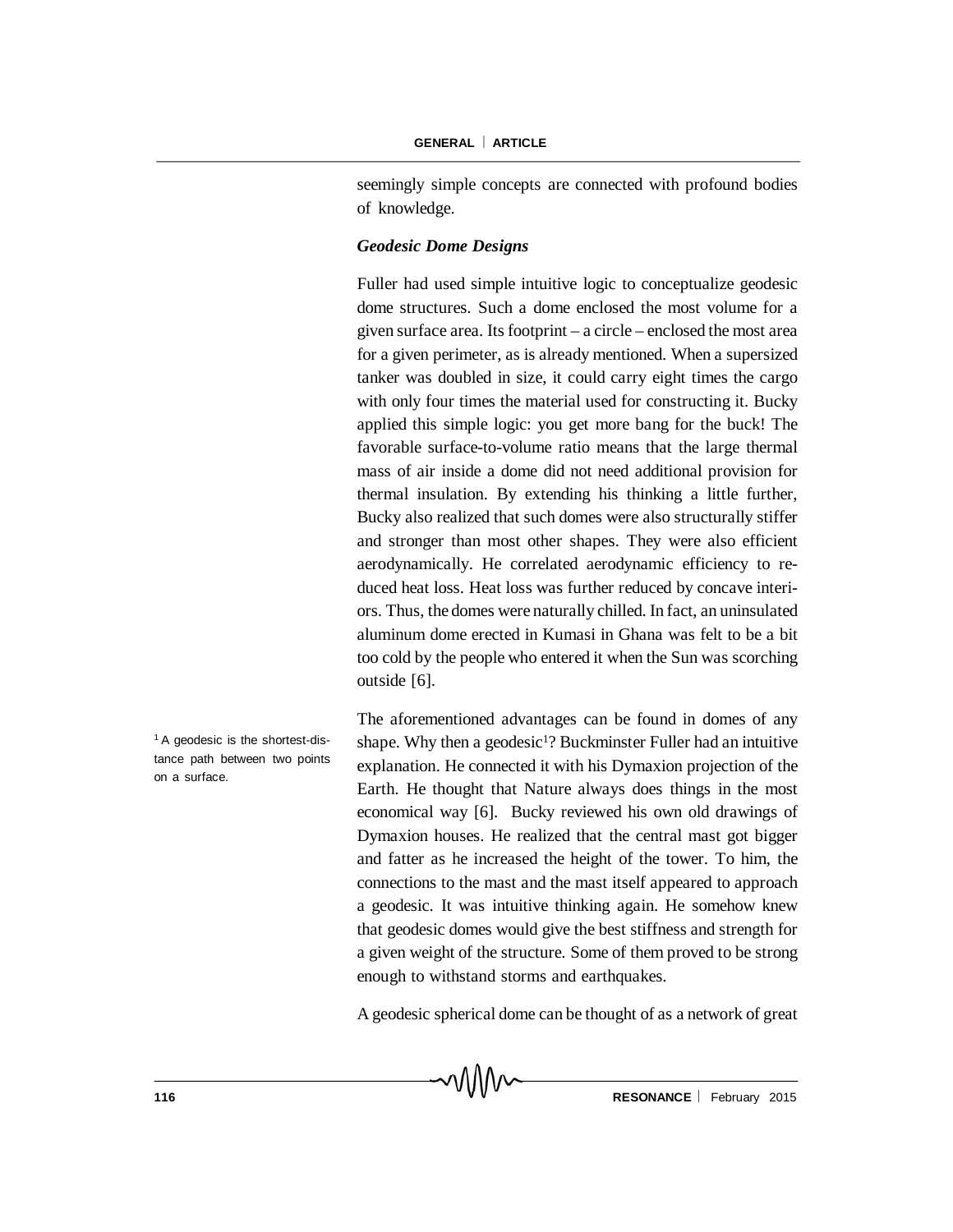circles crisscrossing each other on a sphere. One can imagine a set of triangles in such a network. These triangles can approximate the surface of a sphere. An icosahedron is one simple example. Starting with this simple idea, Bucky began to replace the triangles with different polygons and polyhedrons. Pentagons, hexagons, tetrahedrons, and octahedrons started to appear in his dome designs. A famous design comprising 20 hexagons and 12 pentgons is named after Bucky. It was found in the  $C_{60}$  molecule for which Robert Curl, Harold Kroto, and Richard Smalley were awarded the 1996 Nobel Prize in Chemistry. The  $C_{60}$  carbon molecule was christened a Fullerene or a Buckyball [7–9].

As with some great inventions, there is some controversy about whether Buckminster Fuller was the first to conceive geodesic domes. Walter Bauersfeld had built a planetarium dome for Zeiss Corporation in Jena, Germany, in 1922. Bucky was most likely aware of it. It is argued by Fuller's loyal supporters that Bauersfeld's design was coincidental and not a result of deep thought. Unlike Bucky, he did not use that design again. Bucky, on the other hand, studied geodesic domes in detail and designed several variants. He also developed techniques to build such domes. He recruited students to build the domes and got contracts to build them in different parts of the world. Most importantly, he patented it whereas Bauersfeld had not sought a patent giving credibility to the argument that Bauersfeld merely built one dome without much thought. Bucky founded a company Geodesics Inc.

and popularized and continuously improved the domes. Some were used as pavilions for trade fairs and expositions and attracted more attention than the wares displayed under the dome. Some were used in radio telescopes. More than 200,000 domes have been built around the world [6]. See *Figure* 12 for one of the famous domes built from his designs. Bucky noted in an interview that but for the popularity of the geodesic domes, he would have remained known only to an esoteric few and not have become a celebrity.

**Figure 12.** A recent picture of the Montrealbiosphere; the original one was designed by Fuller for the United States pavilion for the World Expo in 1967.

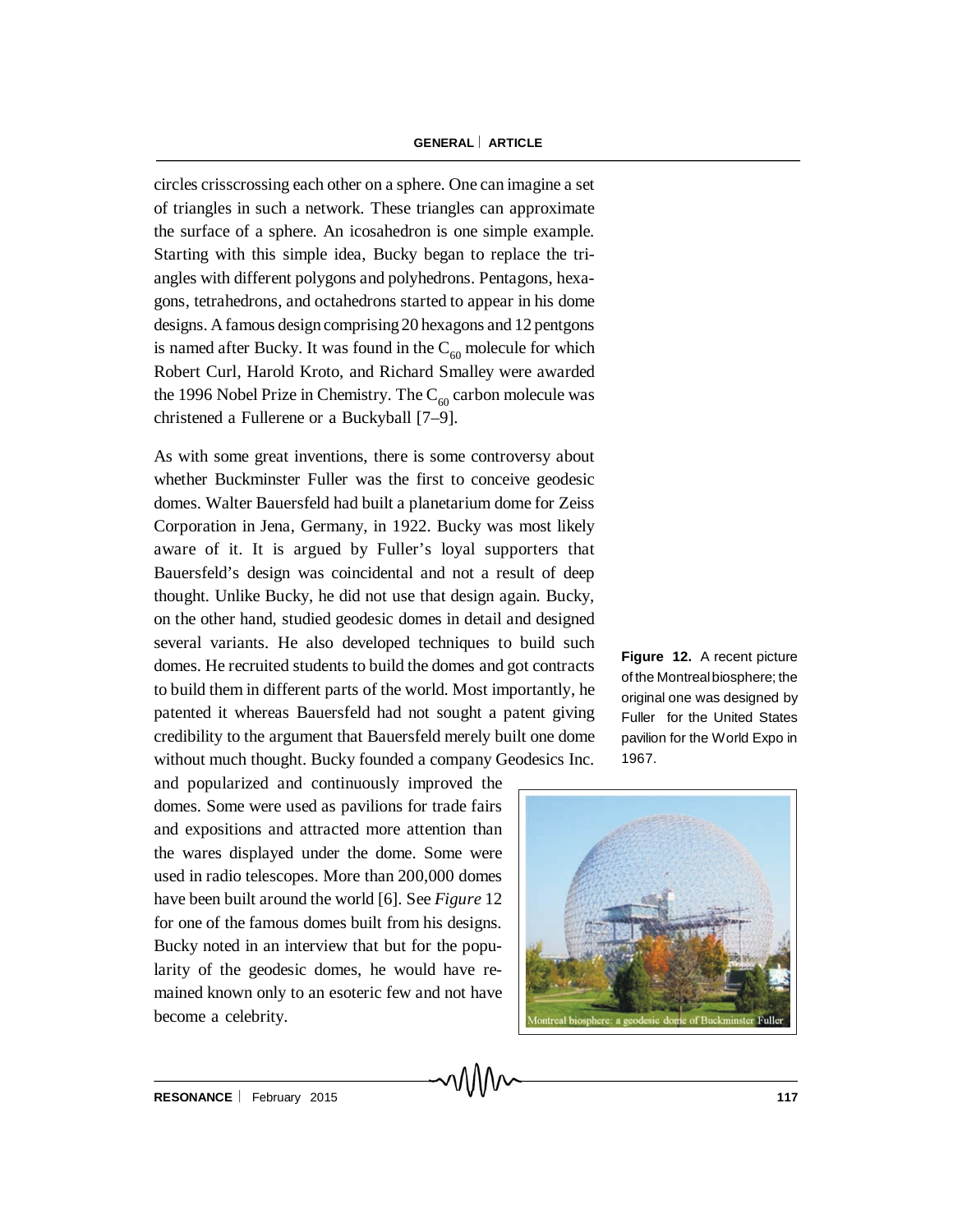

**Figure 13.** Fly's-eye dome: a mass-producible geodesic dome. The original sketch was meant to be a house but it is used as an artistic recreational structure today. This is equivalent to a geodesic dome made with polygonal panels but is much easier to mass-produce as cast pieces that can be assembled easily.

Geodesic domes had a few disadvantages too and Bucky was aware of them. He tried to address these issues and improved his designs. The domes were not suitable for certain environments, e.g., crowded urban spaces. Stacking them was difficult as compared to the usual rectangular buildings. All domes looked almost the same – mostly hemispherical or spherical – although any surface could be converted to a geodesic dome. They did not have good acoustic characteristics and suffered from echoes if sufficient care was not taken. Furthermore, any little sound could be heard anywhere in the dome. The same happened to odors and fires because they spread evenly and easily inside the dome. If domes were used for homes or office spaces, furniture had to be custom designed. While these problems could be addressed with some innovations, a nagging problem with the domes was leaks. With many pieces joined together, there was always the problem of gaps that were responsible for leaks. Even though stress was uniformly distributed, strain was not. Therefore, thermal expansion, imperfect manufacturing of the pieces, and improper assembly could cause uneven deformation in the domes. This called for sophisticated technology for fastening the pieces together. Out of these efforts came a new design called a fly's-eye dome (*Figure* 13). Here, instead of assembling the polygons, a pre-cast piece with a circular hole was designed. Imagine a sphere riddled with holes in a regular pattern. What is left is a shell that resembles a curved approximation of the triangular network. Today, we see domes that use pre-loaded struts, some of which are curved, that are used as foldable bags, baby-play domes, and mosquito-net domes. The domes are here to stay in various forms even if we may never build geodesic dwellings.

#### **Design Science**

Fuller thought that his grand designs were not conceived as a result of sudden revelations amidst random hit-or-miss trials which is the way we normally associate with inventors. Indeed, his great designs were a result of conscious thought sustained over a prolonged period. In 1927–1929, he had lived in silence and had contemplated on many things. As a result, he claimed, he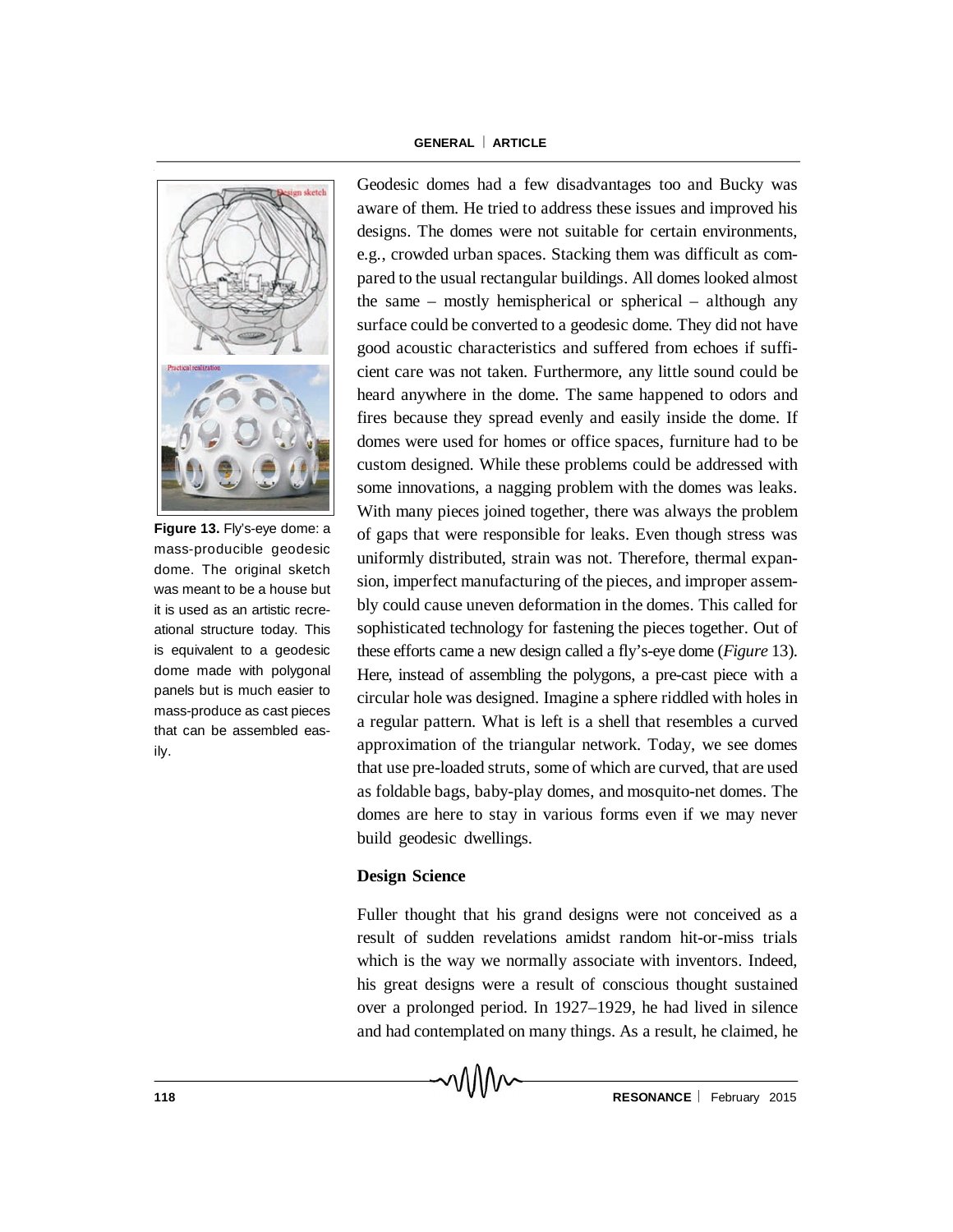#### **Box 2. Buckminster Fuller's Indian Connection**

Buckminster Fuller had admired Mahathma Gandhi and had read his writings in his contemplative two years from around 1927–29 [1]. He had visited India for the first time in 1958 and had given three lectures in New Delhi. He had noticed that a "striking woman in a beautiful sari was given a seat of honor in the front row" [1] in all three lectures and that she was listening to him in rapt attention. She met him after the third lecture to know more about a model he had shown. That lady was Indira Gandhi. She invited Bucky to her home to meet Jawaharlal Nehru, the Prime Minister of India at that time. Both Nehru and Indira Gandhi were very impressed with Bucky's ideas and vision. He visited India several times later and had met Indira Gandhi again. Bucky had referred to Indira Gandhi as his friend in one of the interviews. According to an informal source on the Internet (http://fadesingh.tumblr.com/post/55849407168/), Indira Gandhi had introduced Bucky in a meeting, which shows how much insight she had into Bucky's contributions and way of thinking. Her words were:

"*We have with us today an unusual person, rather remarkable person. Mr. Fuller is described as an architect. He is that because of his intense concern with living space. But he's something more than an architect, because his obsession is with the architecture of the universe.*

*We all have heard of Mr. Fuller's invention, the geodesic dome. It is now seen all over the world. It is a brilliant use of space and material. Then, the world map and other items. But what is far more important, Mr. Fuller has shown how to get the maximum from the minimum material by making the most intelligent use of the resources available on earth."*

During one of his visits to India, Bucky had helped build a geodesic structure on the campus of Bengal Engineering College (now, Indian Institute of Engineering Science and Technology, Shibpur, West Bengal) \*.

√∖∖∖∖∧

\* Private communication with Prof. Amitabha Ghosh, currently at IIEST, Shibpur, West Bengal, India.

came up with the concept of synergy. For him, synergy was a concept that gave rise to new ideas when different elements were seen together rather than singly. This is somewhat akin to the modern complexity theory where new behavior emerges in a system which its constituents do not possess. His Dymaxion ideas, he often said, had synergy in them. He followed the sailor's credo: 'Everything in its place and a place for everything'. He organized his experiences and thoughts and sorted them as and when he needed to find a new idea. He defined 'thought' as "a relevant set of experiences bounded by macro-irrelevant and micro-irrelevant experiences that are temporarily separated inwardly and outwardly" [1]. This is consistent with his fourtriangle thought experiment. With a real question on hand, he considered its complementary question and then took into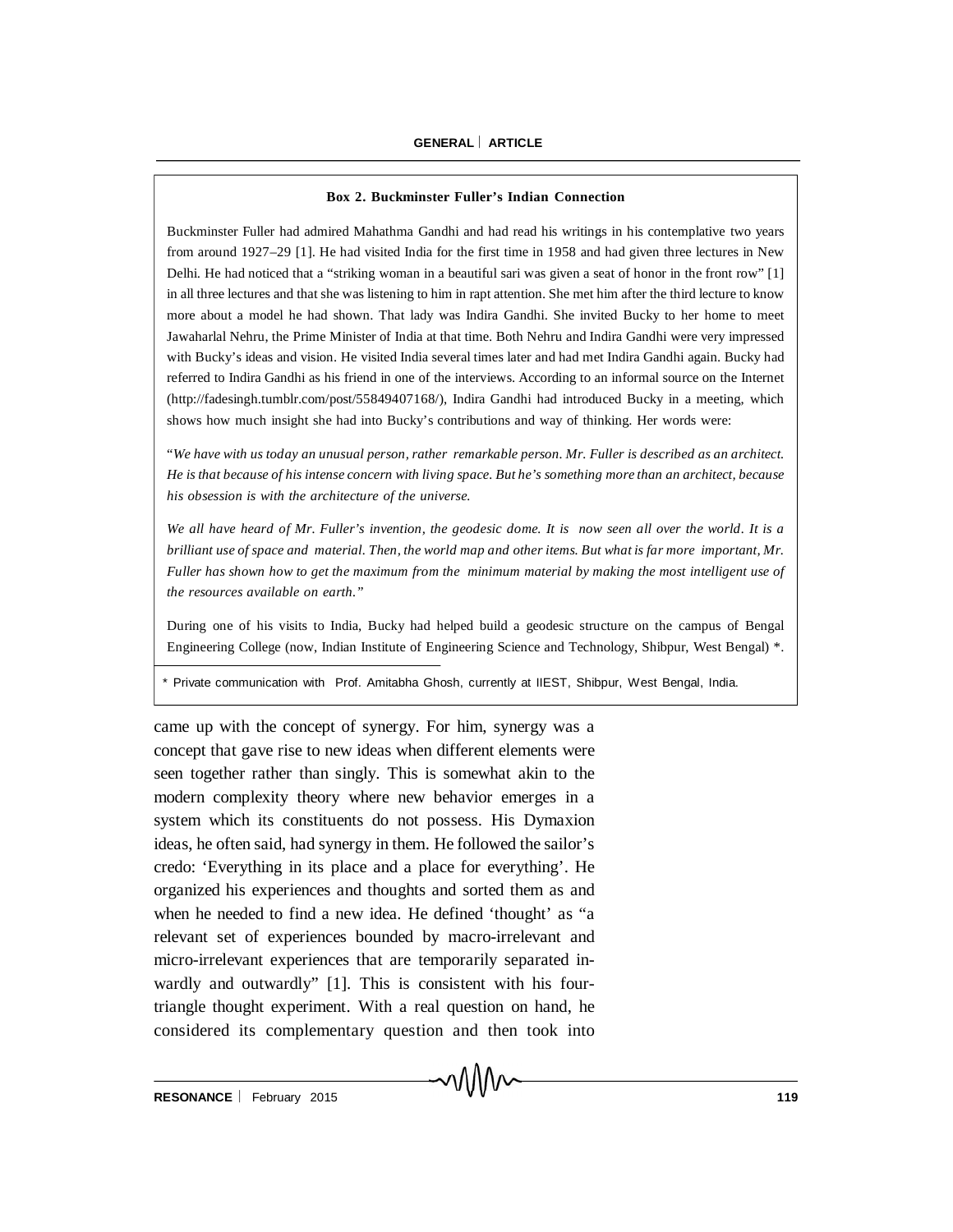account the other sides of those two questions. He thought that four is the minimum number of varieties of anything, be it experiences, faces of a geometric model, people, and anything else. According to him sorting through these four aspects of a problem helped him think clearly and find absolute solutions. He called his thought process Design Science. He argued that he abstracted the problem leaving all that was known about it behind and looked deep into it to find a comprehensive solution. He did not just preach this philosophy; he practiced it. After his major ideas of the Dymaxion house and the Dymaxion car were put to test and earned him recognition, he realized that he had to engage in conscious thought once again to come up with something that is more useful and pragmatic than synergy and the Dymaxion design. He did this again in 1947.

Starting from 1947, Bucky took time off from his usual busy schedule of talks and travels. He focused on finding something pragmatic to benefit humanity much more than his earlier inventions had done. It is said that he spent much of 1947 and 1948 studying spherical geometry and worked with great intensity. It was during that period that he came up with his geodesic dome and tensegrity theories which had been vague to him until then. By then, he was also older and wiser than in 1927. Both ideas did have the impact on society that he had sought.

For some gifted thinkers, their imagination ran much faster than they can realize their designs in practice. Charles Babbage is a good example [10]. Babbage would conceptualize a new mechanical computing machine even before he got the previous machine. His machines remained unrealized fully. Fuller was not like that in his main endeavours. He ensured that he followed up on his grand ideas. He played a major role in the construction of his designs. He learnt to build things as a child just as rigorously as he thought about things. He tried to see practical utility in everything. He had devoted three chapters in his book *Nine Chains to the Moon* to explain his interpretation of Einstein's theories of relativity and its practical applications. It is said that the publisher had reservations about these chapters and was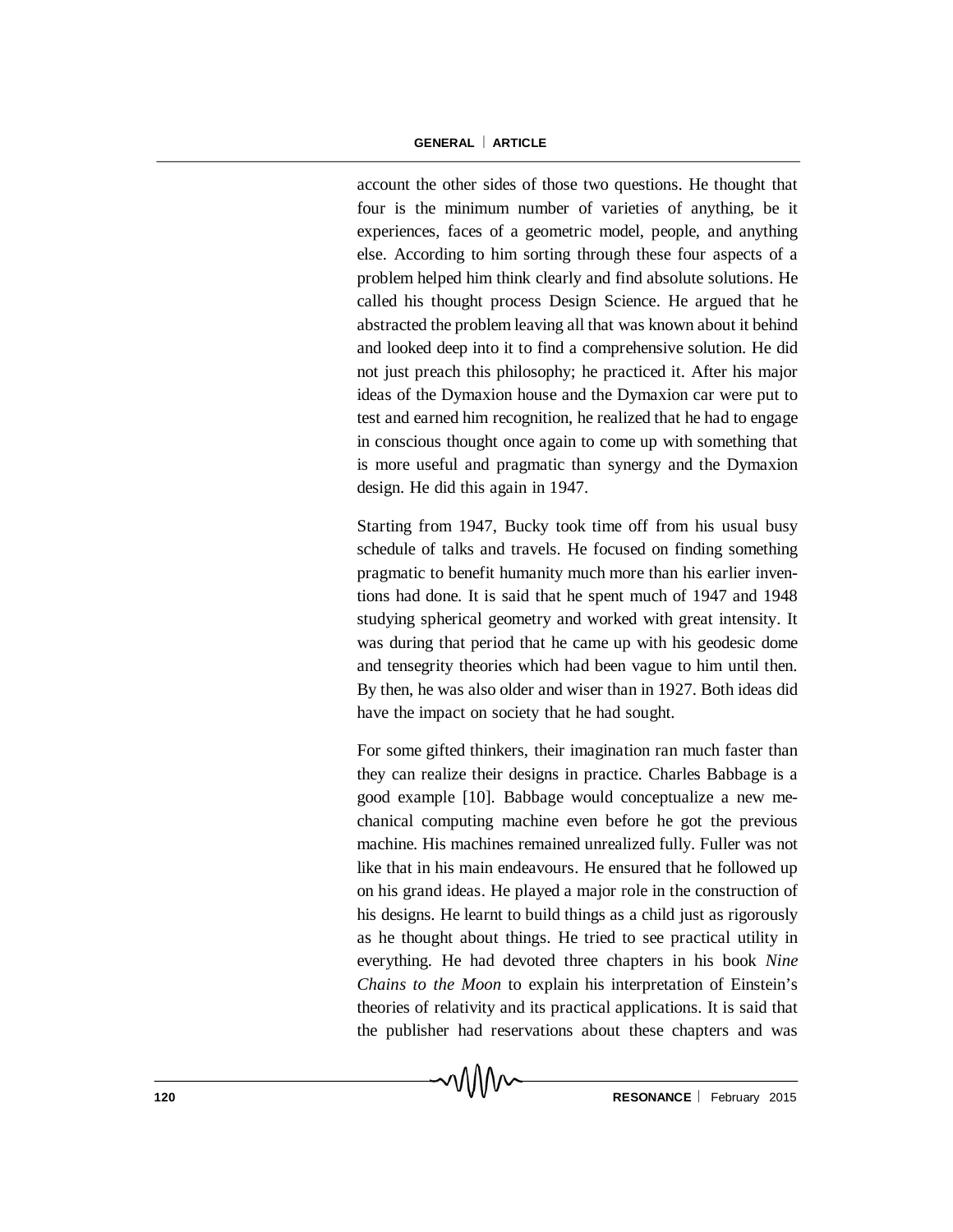reluctant to publish the book as Einstein himself had said that not many in the world understood his theories. Bucky was not disheartened and requested that Einstein's opinion be sought on that issue [1]. This was around 1936. To Bucky's surprise, a meeting was arranged between Albert Einstein and himself. Apparently, Einstein had read the manuscript of the book, appreciated Bucky's effort, and approved the inclusion of the chapters in the book saying, "Young man, you amaze me. I cannot conceive anything I have ever done as having the slightest practical applications… but you appear to have practical applications for it" [11]. This is a great compliment for a man who never got a formal degree.

Bucky's accomplishments were many in his long life that was well lived. He died on July 1, 1983. He was admired as a global thinker. His numerous talks and books inspired many architects, innovators, designers, and policy makers. This self-taught innovator received 47 honorary degrees even though he had not received a formal degree. He taught at major universities in USA such as Harvard and MIT as well as liberal colleges such as Black Mountain. He was on the cover story in the Time magazine in 1964. In 1983, he received the Medal of Freedom from President Ronald Reagan, the highest civilian award given by the United States government. He got honorary degrees from numerous institutions, toured the world as a celebrity speaker, wrote numerous books, and made significant contributions to the world by being a mere designer. He truly deserves the accolade of being called a comprehensive anticipatory design scientist. He put design science on a pedestal and let the world look at his designs in awe.

#### **Suggested Reading**

- **[1] L S Sieden,** *Buckminster Fuller's Universe: His Life and Work***, 1989, Perseus Publishing, Cambridge, Massachusetts, USA.**
- **[2] V S Deshpande, N A Fleck and M F Ashby, Effective properties of the octet-truss lattice material,** *Journal of the Mechanics and Physics of Solids***, Vol.49, pp.1747–1769, 2001.**